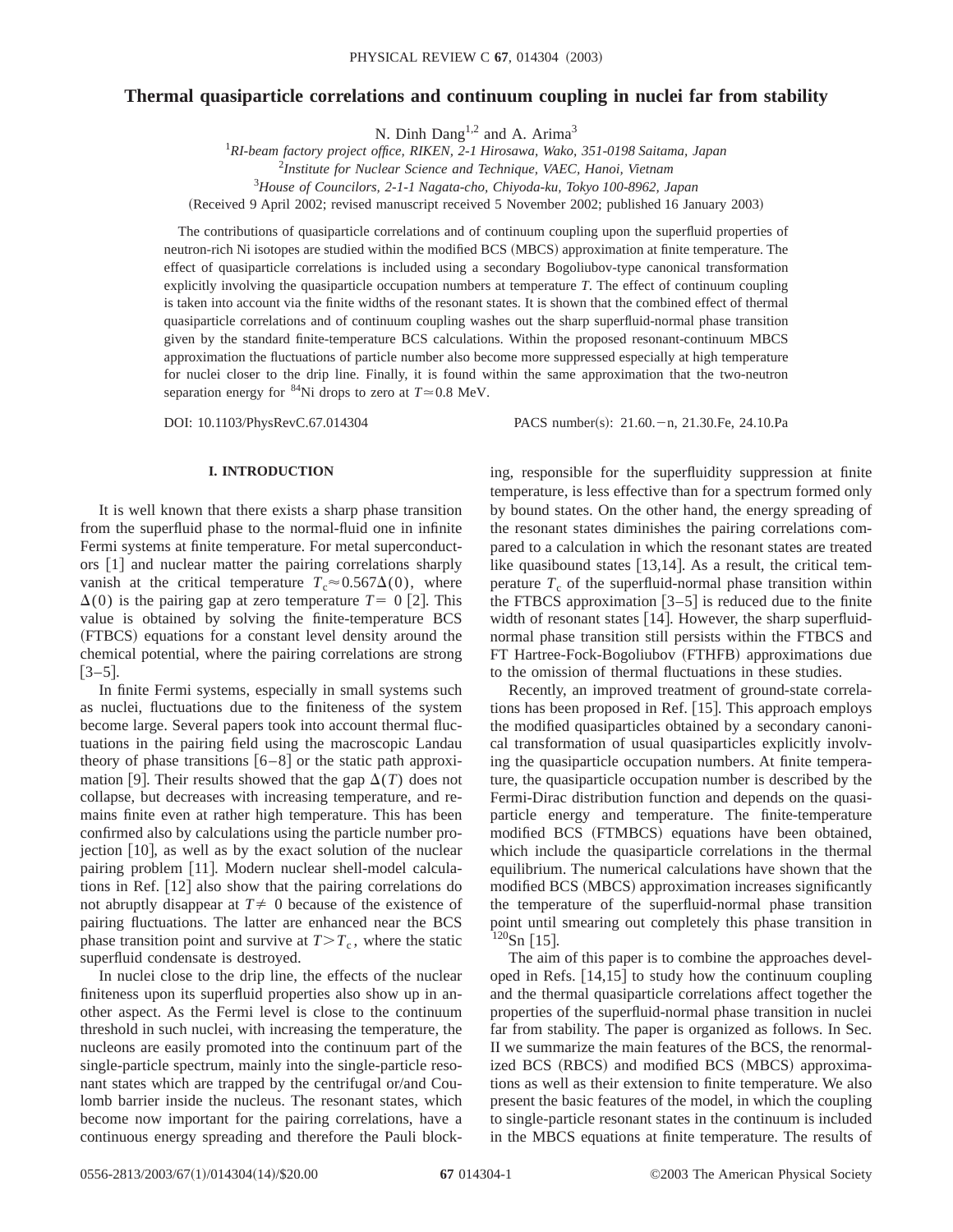numerical calculations are analyzed in Sec. III. The general conclusions are drawn in the last section.

#### **II. FORMALISM**

### **A. Pairing Hamiltonian**

We consider a system of fermions described by the particle creation and destruction operators,  $a_{jm}^{\dagger}$  and  $a_{jm}$ , in a spherical mean field, where the single-particle orbitals are labeled by the total angular-momentum quantum numbers *j* and *m*. The pairing correlations of the system is induced by an attractive two-body force with the pairing constant *G*. The Hamiltonian of such system is given as

$$
H = \sum_{jm} \epsilon_j a_{jm}^{\dagger} a_{jm} - \frac{1}{4} G \sum_{jj'mm'} a_{jm}^{\dagger} a_{jm}^{\dagger} a_{j'm'} a_{j'm'}.
$$
 (1)

where the sign  $\tilde{ }$  stands for the time reversal operation, e.g.,  $a_{\tilde{i}\tilde{m}} = (-1)^{\tilde{j}-m} a_{\tilde{j}-m}$ . Using the canonical Bogoliubov transformation from the particle operators,  $a_{jm}^{\dagger}$  and  $a_{jm}$ , to the quasiparticle ones,  $\alpha_{jm}^{\dagger}$  and  $\alpha_{jm}$ 

$$
a_{jm}^{\dagger} = u_j \alpha_{jm}^{\dagger} + v_j \alpha_{jm}, \ \ a_{jm} = u_j \alpha_{jm} - v_j \alpha_{jm}^{\dagger}, \tag{2}
$$

the Hamiltonian  $(1)$  is transformed into the quasiparticle representation, whose explicit form is given as  $[16,17]$ 

$$
H = a + \sum_{j} b_{j}N_{j} + \sum_{j} c_{j}(\mathcal{A}_{j}^{\dagger} + \mathcal{A}_{j}) + \sum_{jj'} d_{jj'}\mathcal{A}_{j}^{\dagger}\mathcal{A}_{j'}
$$
  
+ 
$$
\sum_{jj'} g_{j}(j')(\mathcal{A}_{j'}^{\dagger}\mathcal{N}_{j} + \mathcal{N}_{j}\mathcal{A}_{j'}) + \sum_{jj'} h_{jj'}(\mathcal{A}_{j}^{\dagger}\mathcal{A}_{j'}^{\dagger})
$$
  
+ 
$$
\mathcal{A}_{j'}\mathcal{A}_{j}) + \sum_{jj'} q_{jj'}\mathcal{N}_{j}\mathcal{N}_{j'}.
$$
 (3)

Here  $\mathcal{N}_i$  is the operator of the quasiparticle number on the *j* shell, while  $A_j^{\dagger}$  and  $A_j$  are the creation and destruction operators of a pair of time-conjugate quasiparticles:

$$
\mathcal{N}_j = \sum_m \alpha_{jm}^\dagger \alpha_{jm}, \quad \mathcal{A}_j^\dagger = \frac{1}{\sqrt{\Omega_j}} \sum_{m>0} \alpha_{jm}^\dagger \alpha_{jm}^\dagger,
$$

$$
\mathcal{A}_j = (\mathcal{A}_j^\dagger)^\dagger, \quad \Omega_j = j + \frac{1}{2}.
$$
 (4)

They obey the following exact commutation relations:

$$
[\mathcal{A}_j, \mathcal{A}_{j'}^\dagger] = \delta_{jj'} \bigg( 1 - \frac{\mathcal{N}_j}{\Omega j} \bigg),\tag{5}
$$

$$
[\mathcal{N}_j, \mathcal{A}_{j'}^\dagger] = 2 \,\delta_{jj'} \mathcal{A}_j^\dagger \,, \,\, [\mathcal{N}_j, \mathcal{A}_{j'}] = -2 \,\delta_{jj'} \mathcal{A}_j \,. \tag{6}
$$

The coefficients in Eq.  $(3)$  are

$$
a = 2\sum_{j} \Omega_{j} \epsilon_{j} v_{j}^{2} - G \left( \sum_{j} \Omega_{j} u_{j} v_{j} \right)^{2} - G \sum_{j} \Omega_{j} v_{j}^{4}, \quad (7)
$$

$$
b_j = \epsilon_j (u_j^2 - v_j^2) + 2Gu_j v_j \sum_{j'} \Omega_{j'} u_{j'} v_{j'} + G v_j^4, \quad (8)
$$

$$
c_j = 2\sqrt{\Omega_j} \epsilon_j u_j v_j - G \sqrt{\Omega_j} (u_j^2 - v_j^2) \sum_{j'} \sqrt{\Omega_{j'}} u_{j'} v_{j'} - 2G \sqrt{\Omega_j} u_j v_j^3,
$$
 (9)

$$
d_{jj'} = -G\sqrt{\Omega_j \Omega_{j'}} (u_j^2 u_{j'}^2 + v_j^2 v_{j'}^2) = d_{j'j}, \qquad (10)
$$

$$
g_j(j') = Gu_j v_j \sqrt{\Omega_{j'}} (u_{j'}^2 - v_{j'}^2), \qquad (11)
$$

$$
h_{jj'} = \frac{G}{2} \sqrt{\Omega_j \Omega_{j'}} (u_j^2 v_{j'}^2 + v_j^2 u_{j'}^2) = h_{j'j},
$$
 (12)

$$
q_{jj'} = -Gu_j v_j u_{j'} v_{j'} = q_{j'j}.
$$
 (13)

### **B. BCS approximation**

The standard BCS equation is usually obtained making use of the variational procedure to get the minimum of the average value of  $H - \lambda \hat{N}$  ( $\lambda$  is the chemical potential,  $\hat{N}$  $=\sum_{jm}a_{jm}^{\dagger}a_{jm}$  is the particle-number operator) over the BCS ground state  $|BCS\rangle$ , which is taken as the quasiparticle vacuum, i.e.,

$$
\alpha_{jm}|\text{BCS}\rangle = 0.\tag{14}
$$

This approximation leads to the following average values for commutator  $(5)$ ,

$$
\langle \text{BCS} | [\mathcal{A}_j, \mathcal{A}_{j'}^{\dagger}] | \text{BCS} \rangle = \delta_{jj'}, \qquad (15)
$$

because the average of the quasiparticle occupation number  $n_j^{\text{BCS}}$  in the BCS ground state  $|BCS\rangle$  vanishes due to definition  $(14)$ ,

$$
n_j^{\text{BCS}} \equiv \langle \text{BCS} | \alpha_{jm}^{\dagger} \alpha_{jm} | \text{BCS} \rangle = \frac{1}{2\Omega_j} \langle \text{BCS} | \mathcal{N}_j | \text{BCS} \rangle = 0. \tag{16}
$$

The average value  $(15)$  means that, within the BCS approximation, the quasiparticle pair operators  $A_j^{\dagger}$  and  $A_j$  behave like bosons (the Cooper pairs), just violating the Pauli principle between them.

Within the BCS approximation, only the  $a$  term in Eq.  $(3)$ contributes, which leads to the well-known BCS equations to determine the gap  $\Delta$  and chemical potential  $\lambda$ :

$$
\Delta = G \sum_{j} \Omega_{j} u_{j} v_{j}, \quad N = 2 \sum_{j} \Omega_{j} v_{j}^{2} = \sum_{j} \Omega_{j} \left( 1 - \frac{\epsilon_{j}^{\prime} - \lambda}{E_{j}} \right), \tag{17}
$$

where the single-particle energy is  $\epsilon'_j = \epsilon_j$  if the self-energy term  $-Gv_j^2$  is neglected, or  $\epsilon_j' = \epsilon_j - Gv_j^2$  if the self-energy term is included. The quasiparticle energy is *Ej*  $=\sqrt{(\epsilon_j'-\lambda)^2+\Delta^2}$ . The *u<sub>j</sub>* and *v<sub>j</sub>* coefficients are given as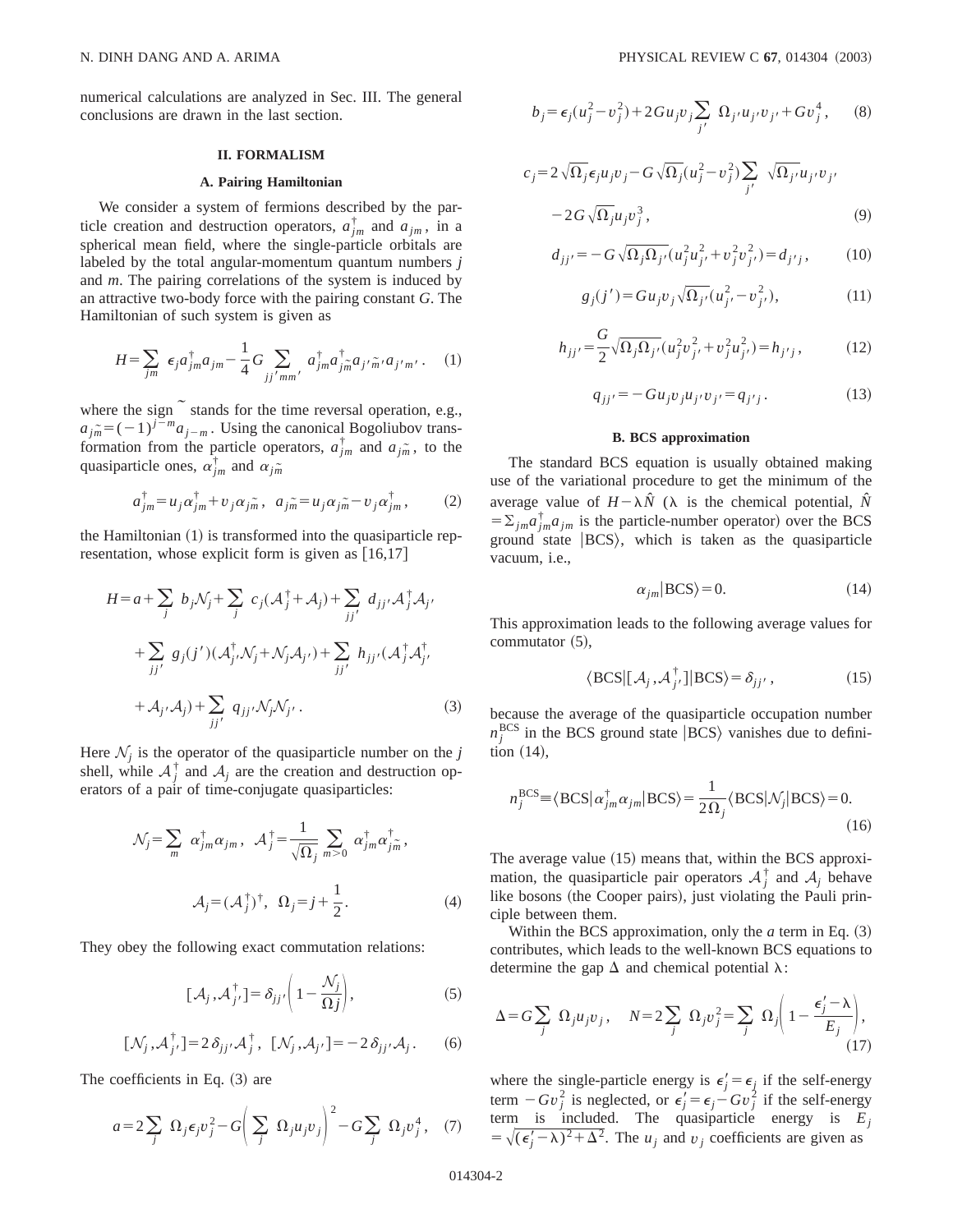THERMAL QUASIPARTICLE CORRELATIONS AND . . . PHYSICAL REVIEW C **67**, 014304 ~2003!

$$
u_j^2 = \frac{1}{2} \left( 1 + \frac{\epsilon_j' - \lambda}{E_j} \right), \quad v_j^2 = \frac{1}{2} \left( 1 - \frac{\epsilon_j' - \lambda}{E_j} \right). \tag{18}
$$

The *a* term  $Eq. (7)$  is actually the ground state energy within the BCS, since this is the only term that remains in the average over the quasiparticle vacuum  $|BCS\rangle$ , where the second term in Eq. (7) can be now replaced with  $-\Delta^2/G$  using Eq.  $(17)$ .

The violation of the Pauli principle within the BCS approximation due to the BCS ground state  $(14)$  causes the well-known violation of the particle-number conservation. As the result, the BCS approximation induces the following fluctuations of the particle number  $\lfloor 17 \rfloor$ :

$$
\delta N^2 = \langle \text{BCS} | \hat{N}^2 | \text{BCS} \rangle - \langle \text{BCS} | \hat{N} | \text{BCS} \rangle^2 = 4 \sum_j \Omega_j u_j^2 v_j^2
$$
  
=  $\Delta^2 \sum_j \frac{\Omega_j}{E_j^2}$ . (19)

These fluctuations can be roughly estimated using a symmetric  $\Omega$ -degenerate two-level model with the shell distance equal to  $\epsilon$ . In this case  $E_i = G\Omega$  ( $\Omega = N/2$ ) and  $\delta N^2$  $=2\Delta^2/(G^2N)$ . Therefore, in finite small systems such as nuclei, when the particle number is not sufficiently large, the effects of particle-number fluctuations must be taken into account. The BCS equations  $(17)$  do not have a nontrivial solution below a critical value  $G_c$  of the pairing interaction strength *G*, at which the BCS approximation breaks down. For example, in the above-mentioned two-level model, it is easy to find that  $G_c = \epsilon/(2\Omega)$  (neglecting the self-energy correction) [16] or  $\epsilon/(2\Omega-1)$  (including the self-energy correction) [18], below which the BCS pairing gap  $\Delta$  becomes imaginary.

#### $C.$  Renormalized BCS (RBCS) approximation

A simplest way to restore the Pauli principle for the quasiparticle pair operators  $A_j^{\dagger}$  and  $A_j$  is to introduce a new ground state  $|\overline{0}\rangle$ , in which the correlations among quasiparticles lead to a nonzero value of the quasiparticle occupation number  $n_j \neq 0$ . By doing so, we obtain

$$
\langle \overline{0} | [\mathcal{A}_j, \mathcal{A}_{j'}^{\dagger}] | \overline{0} \rangle = \delta_{jj'} \left( 1 - \frac{\langle \overline{0} | \mathcal{N}_j | \overline{0} \rangle}{\Omega_j} \right) = \delta_{jj'} (1 - 2n_j), \tag{20}
$$

instead of the quasiboson approximation  $(15)$ . Now  $n_i$  is the quasiparticle number in the correlated ground state  $|\overrightarrow{0}\rangle$ 

$$
n_j = \langle \overline{0} | \alpha_{jm}^{\dagger} \alpha_{jm} | \overline{0} \rangle = \frac{1}{2\Omega_j} \langle \overline{0} | \mathcal{N}_j | \overline{0} \rangle \neq 0, \tag{21}
$$

instead of Eq.  $(16)$ . Repeating the same variational procedure with the Hamiltonian  $(3)$  as it was done to derive the standard BCS equation, but taking into account Eq.  $(21)$ , one obtains the following equations:

$$
\tilde{\Delta} = G \sum_{j} \Omega_{j} u_{j} v_{j} (1 - 2n_{j}), \qquad (22)
$$

$$
N = \sum_{j} \Omega_{j} \left[ 1 - \frac{\epsilon'_{j} - \lambda}{E_{j}} (1 - 2n_{j}) \right].
$$
 (23)

We shall call Eqs.  $(22)$ – $(23)$  RBCS equations due to the renormalization factor  $(1-2n_j)$ , which makes the renormalized quasiparticle-pair operators  $\vec{A}_j^{\dagger} \equiv \vec{A}_j^{\dagger}/\sqrt{1-2n_j}$  and  $\vec{A}_j$  $\equiv A_i / \sqrt{1 - 2n_i}$  behave now like bosons. The quasiparticle occupation number  $n_j$  can be calculated approximately in terms of the backward-going amplitude *Y* within the renormalized RPA as described in Ref. [19]. The particle number fluctuations  $\delta N^2$  (19) have now the following form [17],

$$
\delta N^2 = \delta N_1^2 + \delta N_2^2, \qquad (24)
$$

where

$$
\delta N_1^2 = \tilde{\Delta}^2 \sum_j \Omega_j \frac{1 - 2n_j}{E_j^2},
$$
  

$$
\delta N_2^2 = 2 \sum_j \Omega_j \frac{n_j}{E_j^2} [(\epsilon_j' - \lambda)^2 (1 - n_j) + n_j \tilde{\Delta}^2].
$$
 (25)

#### **D. Finite-temperature BCS (FTBCS) approximation**

In this section we show that a direct result of the RBCS equations  $(22)$  and  $(23)$  is the FTBCS equations.

The major assumption in the statistical approach to the theoretical description of nuclei at finite temperature is the replacement of the individual compound systems, each with a given intrinsic excitation energy and particle number, by the grand canonical ensemble of nuclei in thermal equilibrium. The nuclear temperature  $T = \beta^{-1}$ ) and chemical potential  $\lambda$  determine the average excitation energy and average particle number of the system, respectively. The probability for a quantum system to have a given eigenenergy is determined by the density matrix  $D$  rather than by a pure wave function. The average value  $\langle \hat{O} \rangle$  of an observable  $\hat{\mathcal{O}}$  is given as the statistical average over the grand canonical  $ensemble<sup>1</sup>$ 

$$
\langle \hat{\mathcal{O}} \rangle = \text{Tr} \{ \hat{\mathcal{O}} \mathcal{D} \}. \tag{26}
$$

<sup>1</sup>A quantum mechanical ground state  $|0(\beta)\rangle$  so that  $\langle 0(\beta)|\hat{O}|0(\beta)\rangle = \text{Tr}\{\hat{O}\mathcal{D}\}\$  does not exist in the physical space spanned by the eigenvectors  $|j\rangle$  with eigenvalues  $E_j$  of Hamiltonian (3) because it is impossible to construct a state  $|0(\beta)\rangle$  $= \sum_j f_j(\beta)|j\rangle$  so that  $f_j(\beta)^* f_k(\beta) = \exp(-\beta E_j) \delta_{jk}/Z$  with  $f_j(\beta)$  being numbers. In order to construct such state, the founders of the thermo field dynamics [20] had to introduce a fictitious dynamical system, whose physical interpretation still remains to be clarified.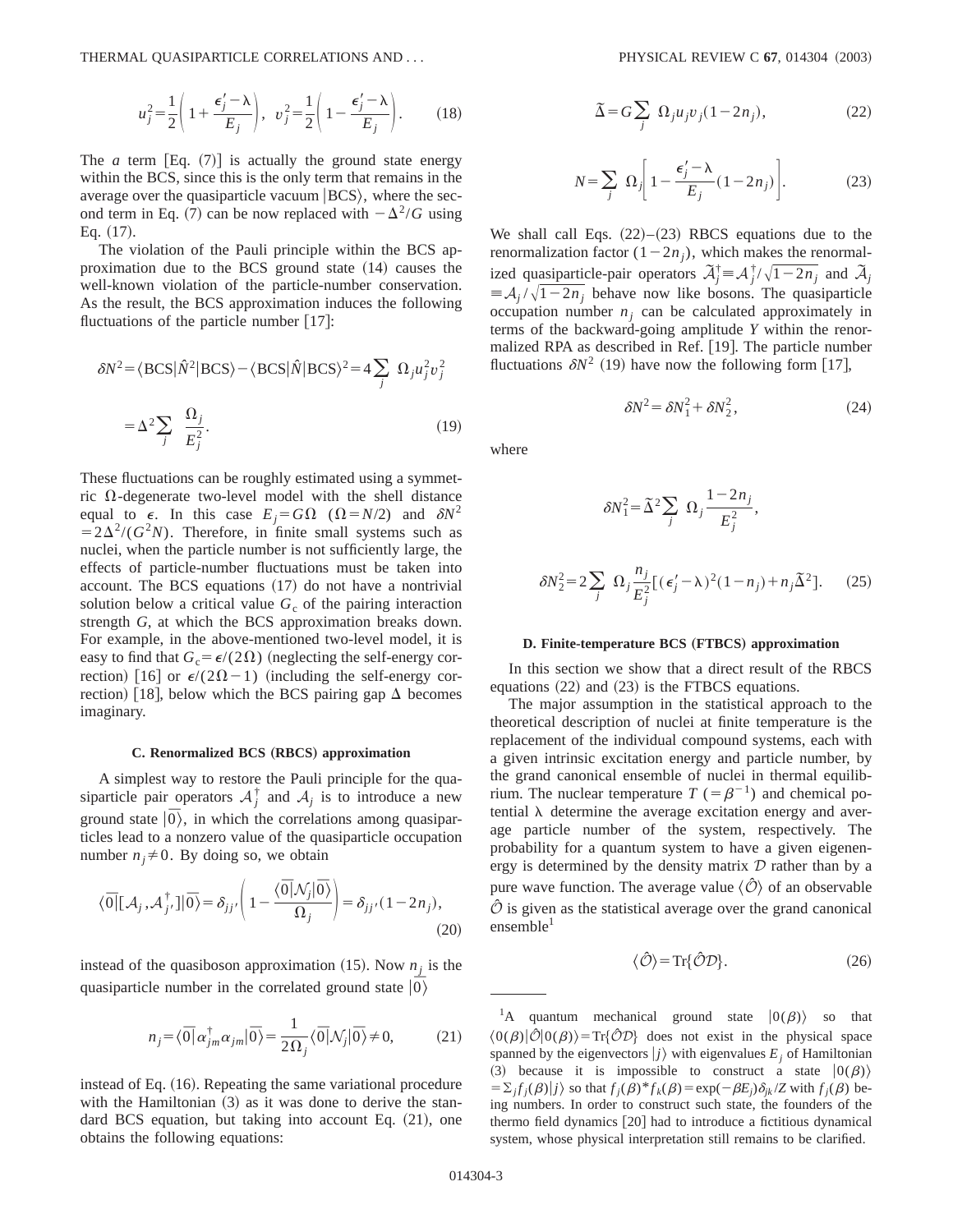The formal solution for the density operator  $D$  is found from the stationary requirement for the grand potential  $\Omega$  in thermal equilibrium

$$
\delta\Omega/\delta\mathcal{D} = 0, \ \Omega = \mathcal{E} - \lambda N - TS,\tag{27}
$$

where  $\mathcal{E} = \text{Tr}\{H\mathcal{D}\},\ \ N = \text{Tr}\{\hat{N}\mathcal{D}\},\ \text{and}\ \ S = -\text{Tr}\{\mathcal{D}\ln\mathcal{D}\}\$  are the average energy, average particle number, and entropy of the system, respectively. As the result the density operator  $D$ is given as

$$
\mathcal{D} = Z^{-1} e^{-\beta (H - \lambda \hat{N})}, \ \ Z = \text{Tr}\{e^{-\beta (H - \lambda \hat{N})}\}, \ \ \beta = T^{-1}.
$$
\n(28)

Since the quasiparticle Hamiltonian  $(3)$  can be represented as  $H = \sum_j E_j \alpha_{jm}^{\dagger} \alpha_{jm}$  within the BCS approximation, the quasiparticle occupation number is defined in the average over the grand canonical ensemble as

$$
n_j(\beta) = \text{Tr}\{\alpha_{jm}^{\dagger}\alpha_{jm}\mathcal{D}\} = \frac{1}{e^{\beta E_j} + 1}.
$$
 (29)

The proof that, when the residual interactions beyond the quasiparticle mean field are neglected, the occupation number  $n_i(\beta)$  of independent quasiparticles is indeed determined by the Fermi-Dirac distribution  $(29)$  is given in the Appendix A. The statistical approach has been demonstrated to be overwhelmingly accurate for highly-excited nuclei.

As the quasiparticle occupation number  $n_i$  (21) is not zero within the RBCS approximation due to the contribution of residual interactions beyond the BCS approximation and random phase approximation (RPA), its statistical equivalence does not become exactly  $n_i(\beta)$  at  $T\neq 0$  since the latter gives zero in the zero-temperature limit. Moreover, the presence of the residual interactions also smooth out the Fermi-Dirac distribution as has been shown a long time ago by Bogoliubov and Tyablikov  $[4,21]$ . However, in the case of small quasiparticle damping due to coupling to collective degrees of freedom as in hot nuclei, such corrections are negligible as has been shown in Ref. [22]. Therefore, except for a very low-temperature region, where quantal fluctuations are important, one can neglect the effects of residual interactions on the quasiparticle correlations so that we have

$$
n_j \approx n_j(\beta) \quad \text{at } T \neq 0. \tag{30}
$$

By doing so, we easily see that the RBCS equations  $(22)$  and  $(23)$  become the well-known FTBCS equations [4,5]. Thus, by using average  $(29)$  and approximation  $(30)$ , the FTBCS equations also take into account a part of the effects of the Pauli principle between the quasiparticle pair operators  $A_j^{\dagger}$ and  $A_i$  via the thermal correlations of the quasiparticles in the grand canonical ensemble.

The factor  $1-2n<sub>j</sub>(\beta)$  effectively decreases the pairing strength with increasing the temperature until the point where the FTBCS approximation collapses. This behavior inspired speculations on the superfluid-normal phase transitions at finite temperature in nuclei. In reality, the violation of the particle-number conservation makes the FTBCS equations unreliable at high temperature. Indeed, at  $T \neq 0$ , the

parts  $\delta N_1^2$  and  $\delta N_2^2$  of the particle-number fluctuations in Eq.  $(25)$  can be called the quantal and thermal fluctuations, respectively, as the former exists at  $T=0$  while the latter appears only at  $T \neq 0$  within approximation (29). Although, due to the renormalization factor  $[1-2n_j(\beta)]$ , the quantal fluctuations  $\delta N_1^2$  of particle number decrease with increasing *T* and vanish at  $T_c$  where the BCS gap collapses, the thermal fluctuations  $\delta N_2^2$  increase with increasing *T* [See Fig. 1(a) of Ref. [17]. These thermal fluctuations of particle number significantly reduce the accuracy of the FTBCS approximation.

#### $E.$  Modified BCS (MBCS) approximation

Because of Eq. (21), the correlated ground state  $|\bar{0}\rangle$  (20) is no longer the vacuum of the BCS quasiparticle operators  $\alpha_{jm}^{\dagger}$  and  $\alpha_{jm}$ . A further step to improve the treatment of ground-state correlations has been taken within the MBCS approximation and the modified RPA  $[15]$ . This formalism proposes that the quasiparticles are modified by the correlations in the correlated quasiparticle ground state  $|\overline{0}\rangle$  according the following secondary Bogoliubov-type canonical transformation between the quasiparticle operators,  $\alpha_{jm}^{\dagger}$  and  $\alpha_{jm}$ , and the modified ones,  $\overline{\alpha}_{jm}^{\dagger}$  and  $\overline{\alpha}_{jm}$ :

$$
\overline{\alpha}_{jm}^{\dagger} = U_j \alpha_{jm}^{\dagger} + V_j \alpha_{jm}^{\dagger}, \quad \overline{\alpha}_{jm} = U_j \alpha_{jm}^{\dagger} - V_j \alpha_{jm}^{\dagger}. \tag{31}
$$

The coefficients  $U_j$  and  $V_j$  are normalized as usual,

$$
U_j^2 + V_j^2 = 1,\t\t(32)
$$

and are determined so that the average value  $\nu_i$  of the modified quasiparticles in the correlated ground state  $|\bar{0}\rangle$  vanishes, i.e.,

$$
\nu_j \equiv \langle \overline{0} | \overline{\alpha}_{jm}^{\dagger} \overline{\alpha}_{jm} | \overline{0} \rangle = 0. \tag{33}
$$

Indeed, using the inverse transformation of Eq.  $(31)$ , namely,

$$
\alpha_{jm}^{\dagger} = U_j \overline{\alpha}_{jm}^{\dagger} - V_j \overline{\alpha}_{jm} \tag{34}
$$

to calculate the quasiparticle occupation number  $n_i$  (21), we can easily see that

$$
n_j \equiv \langle \overline{0} | \alpha_{jm}^{\dagger} \alpha_{jm} | \overline{0} \rangle = U_j^2 \langle \overline{0} | \overline{\alpha}_{jm}^{\dagger} \overline{\alpha}_{jm} | \overline{0} \rangle + V_j^2 \langle \overline{0} | \overline{\alpha}_{jm}^{\dagger} \overline{\alpha}_{jm}^{\dagger} | \overline{0} \rangle
$$
  
=  $V_j^2$  (35)

because of Eq.  $(33)$ . Using Eq.  $(35)$  and normalization  $(32)$ , we obtain

$$
V_j = \sqrt{n_j}, \ \ U_j = \sqrt{1 - n_j}.\tag{36}
$$

The secondary transformation (31) with  $U_i$  and  $V_j$  coefficients given by Eq.  $(36)$ , where  $n<sub>i</sub>$  is the quasiparticle occupation number  $(21)$  was proposed for the first time in Ref.  $[15]$ .

Using Eqs.  $(31)$  and  $(36)$  in combination with the original Bogoliubov transformation  $(2)$ , one obtains the transformation from the particle operators directly to the modified quasiparticle operators in the following form  $[15]$ :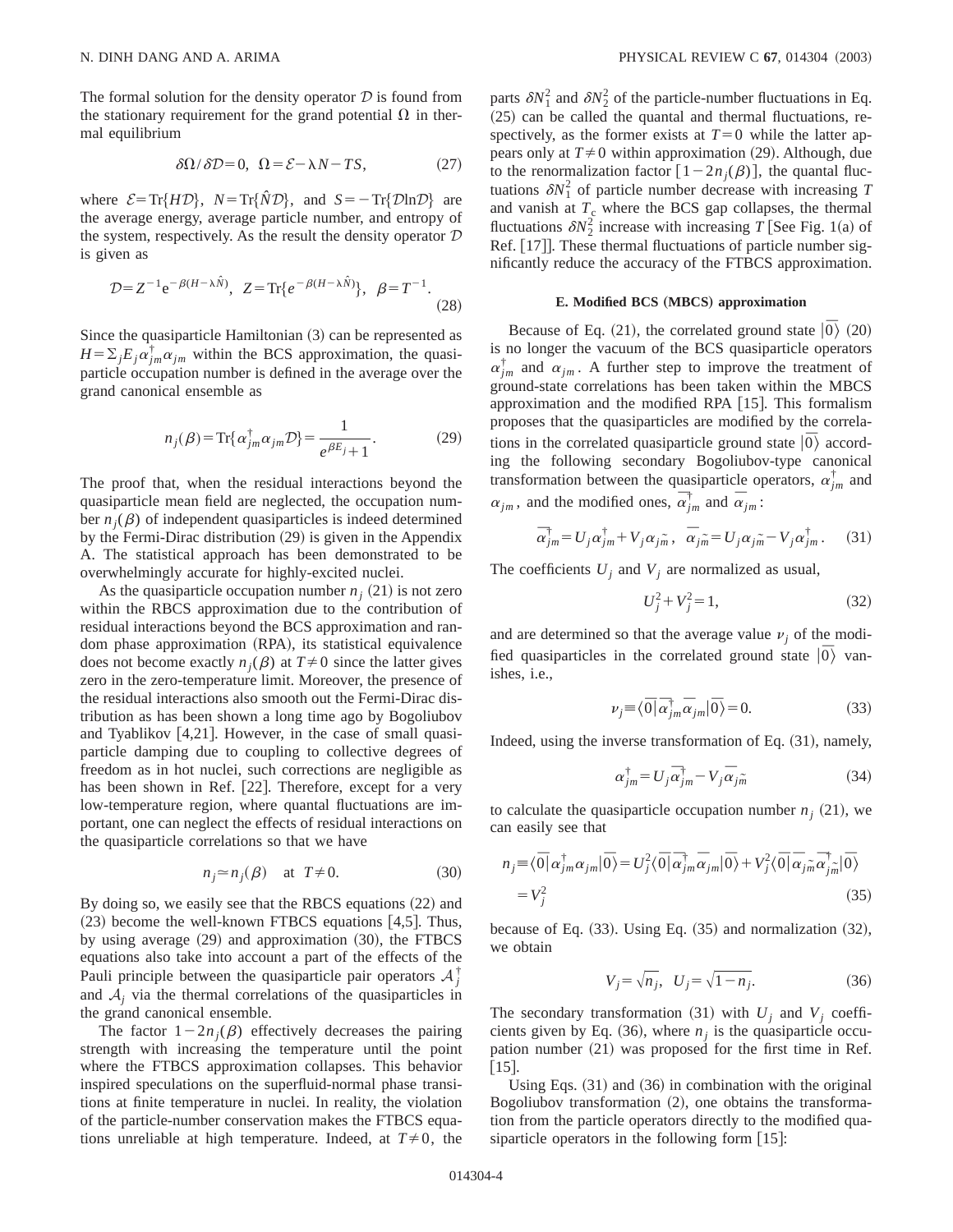$$
a_{jm}^{\dagger} = \overline{u}_j \overline{\alpha}_{jm}^{\dagger} + \overline{v}_j \overline{\alpha}_{jm}, \ \ a_{jm} = \overline{u}_j \overline{\alpha}_{jm} - \overline{v}_j \overline{\alpha}_{jm}^{\dagger}, \tag{37}
$$

where the coefficients  $\overline{u}_j$  and  $\overline{v}_j$  are related to the conventional Bogoliubov coefficients  $u_j$  and  $v_j$  as

$$
\bar{u}_j = u_j \sqrt{1 - n_j} + v_j \sqrt{n_j}, \ \bar{v}_j = v_j \sqrt{1 - n_j} - u_j \sqrt{n_j}.
$$
 (38)

Due to definition  $(33)$  the average value of the commutation relations between the modified quasiparticle-pair operators  $\overline{A}_j^{\dagger}$  and  $\overline{A}_j$  in the modified ground state (33) is exactly the same as Eq. (15) for the quasiparticle-pair operators  $A_j^{\dagger}$  and  $A_i$  in the BCS ground state  $|BCS\rangle$ . The transformation of the pairing Hamiltonian (1) into the modified quasiparticles  $\vec{\alpha}^{\dagger}_{jm}$ and  $\bar{\alpha}_{jm}$  also has the form identical to Eq. (3) with  $(\bar{u}_j, \bar{v}_j)$ replacing  $(u_j, v_j)$  and  $(\overline{\alpha}_{jm}^{\dagger}, \overline{\alpha}_{jm})$  replacing  $(\alpha_{jm}^{\dagger}, \alpha_{jm})$ , respectively. The MBCS equations, therefore, has exactly the same form as the standard BCS equations  $(17)$ , where the coefficients  $u_j$  and  $v_j$  are replaced with  $\overline{u}_j$  and  $\overline{v}_j$ , i.e.,

$$
\bar{\Delta} = G \sum_{j} \Omega_{j} \bar{u}_{j} \bar{v}_{j}
$$
  
=  $G \sum_{j} \Omega_{j} [(1 - 2n_{j}) u_{j} v_{j} - \sqrt{n_{j} (1 - n_{j})} (u_{j}^{2} - v_{j}^{2})],$  (39)

$$
N = 2 \sum_{j} \Omega_{j} \overline{v}_{j}^{2}
$$
  
= 2 \sum\_{j} \Omega\_{j} [(1 - 2n\_{j})v\_{j}^{2} + n\_{j} - 2\sqrt{n\_{j}(1 - n\_{j})}u\_{j}v\_{j}], (40)

using Eq.  $(38)$ . It is easy to see that the MBCS approximation suppresses completely the part  $\delta \bar{N}_2^{(2)}$  for fluctuations (25) of particle number in the modified ground state  $|\overline{0}\rangle$  (33). Indeed, using transformation  $(37)$  we obtain

$$
\delta \bar{N}^2 \equiv \langle \bar{0} | \hat{N}^2 | \bar{0} \rangle - \langle \bar{0} | \hat{N} | \bar{0} \rangle^2 = 4 \sum_j \Omega_j \bar{u}_j^2 \bar{v}_j^2 = \bar{\Delta}^2 \sum_j \Omega_j / \bar{E}_j^2
$$
  
=  $\delta \bar{N}_1^2$ ,  $\delta \bar{N}_2^2 = 0$ , (41)

because of definition  $(33)$ .

The quasiparticle number  $n_j$  (35), which enters Eqs. (36)–  $(40)$ , in general, should be calculated self-consistently using the MBCS (or RBCS) and the modified quasiparticle RPA  $(MQRPA)$  [or renormalized QRPA  $(RQRPA)$ ] equations, as has been proposed in Ref.  $[15]$ . These elaborated calculations are presented in Appendix B for both of the schemes, namely, the RBCS+RQRPA and MBCS+MQRPA ones, using the Hamiltonian  $(3)$ . In Sec. 3 of Appendix B, the results of numerical calculations are compared with those obtained when  $n_i$  is replaced by the Fermi-Dirac distribution  $n_i(\beta)$  of noninteracting quasiparticles (Fermi gas)  $[Eq. (29)]$ . This comparison shows that approximation  $(30)$  turns out to be very good. Therefore, we will use this approximation for all the numerical calculations in the rest of the paper.

We call the MBCS equations  $(39)$  and  $(40)$  within approximation  $(30)$  the FTMBCS equations. The expression of  $\overline{u}_j$  and  $\overline{v}_j$  in terms of *u<sub>j</sub>* and *v<sub>j</sub>* at the right-hand side (rhs) of Eqs.  $(39)$  and  $(40)$  is important to reveal the dependence of the pairing gap  $\overline{\Delta}$  and the modified chemical potential  $\overline{\lambda}$  on  $n_j(\beta)$ , i.e., on temperature *T* of the usual quasiparticles  $\alpha_{jm}^{\dagger}$ and  $\alpha_{im}$  since the average is taken in the canonical ensemble of usual quasiparticles in thermal equilibrium. These equations differ from the conventional FTBCS equations (22) and  $(23)$  [ $n_j = n_j(\beta)$ ] by the second terms at the rhs, containing  $\sqrt{n_i(\beta)}[1-n_i(\beta)]$ , which take into account the correlations induced by thermal effects. The presence of the last term at the rhs of Eq. (39) increases the value  $\overline{T}_c$  of the critical temperature at which the gap  $\overline{\Delta}$  vanishes. Indeed, the critical temperature  $\overline{T}_c$  is determined as the value of  $T$  at which  $\sum_{j} \Omega_j \sqrt{n_j(\beta) \left[1 - n_j(\beta)\right]} (u_j^2 - v_j^2)$  is positive and becomes equal to  $\sum_{i} \Omega_{i}u_{i}v_{i}$ [1-2*n<sub>j</sub>*( $\beta$ )], depending on the shell structure of the given single-particle energy spectrum. Since the absolute value of the last term at the rhs of Eq.  $(39)$  is suppressed largely due to the factor  $\sqrt{n_j(\beta)}[1-n_j(\beta)],$ which is much smaller than  $(1-2n_j)$  in the low-temperature region, it is easy to see that  $\overline{T}_{c} > T_{c}$ . At  $T > \overline{T}_{c}$ , the gap  $\overline{\Delta}(\beta)$ (39) becomes negative and the results given by the FTMBCS are no longer reliable. Finally, based on Eqs.  $(41)$  we also see that the FTMBCS equations suppress completely the thermal fluctuations  $\delta \bar{N}_2^2(\beta)$  of the particle number.

### **F. Coupling to continuum single-particle states**

The extension of the conventional FTBCS equations to include the contribution of the continuum single-particle states has been performed in Ref. [14]. The treatment of both continuum and temperature effects in stationary models such as the BCS approximation is complicated by the fact that the particles scattered in the continuum are permanently emitted from the nucleus, producing a nucleonic gas in thermal equilibrium with the nucleus. Therefore, in order to calculate the quantities related to the nucleus itself, the contribution of the nucleonic gas should be subtracted  $[23]$ . As discussed in Ref.  $[14]$ , within the BCS approximation this can be done by evaluating the contribution of the continuum by the continuum level density  $g(\epsilon)$  defined by

$$
g(\epsilon) = \frac{2}{\pi} \sum_{j} \Omega_{j} \frac{d\delta_{j}}{d\epsilon},
$$
 (42)

where  $\delta_i$  is the phase shift related to the nuclear mean field. Therefore the FTBCS equations with continuum coupling can be obtained by writing formally the FTBCS equations  $(22)$  and  $(23)$   $[n_j=n_j(\beta)]$  in terms of the bound states level density  $g_b(\epsilon)$  and then replacing  $g_b(\epsilon)$  by the total level density, i.e.,  $g_b(\epsilon) + g(\epsilon)$ .

Using the same prescription we can also include the effect of the continuum coupling into the FTMBCS equations  $(39)$ and (40) with  $n_j = n_j(\beta)$ :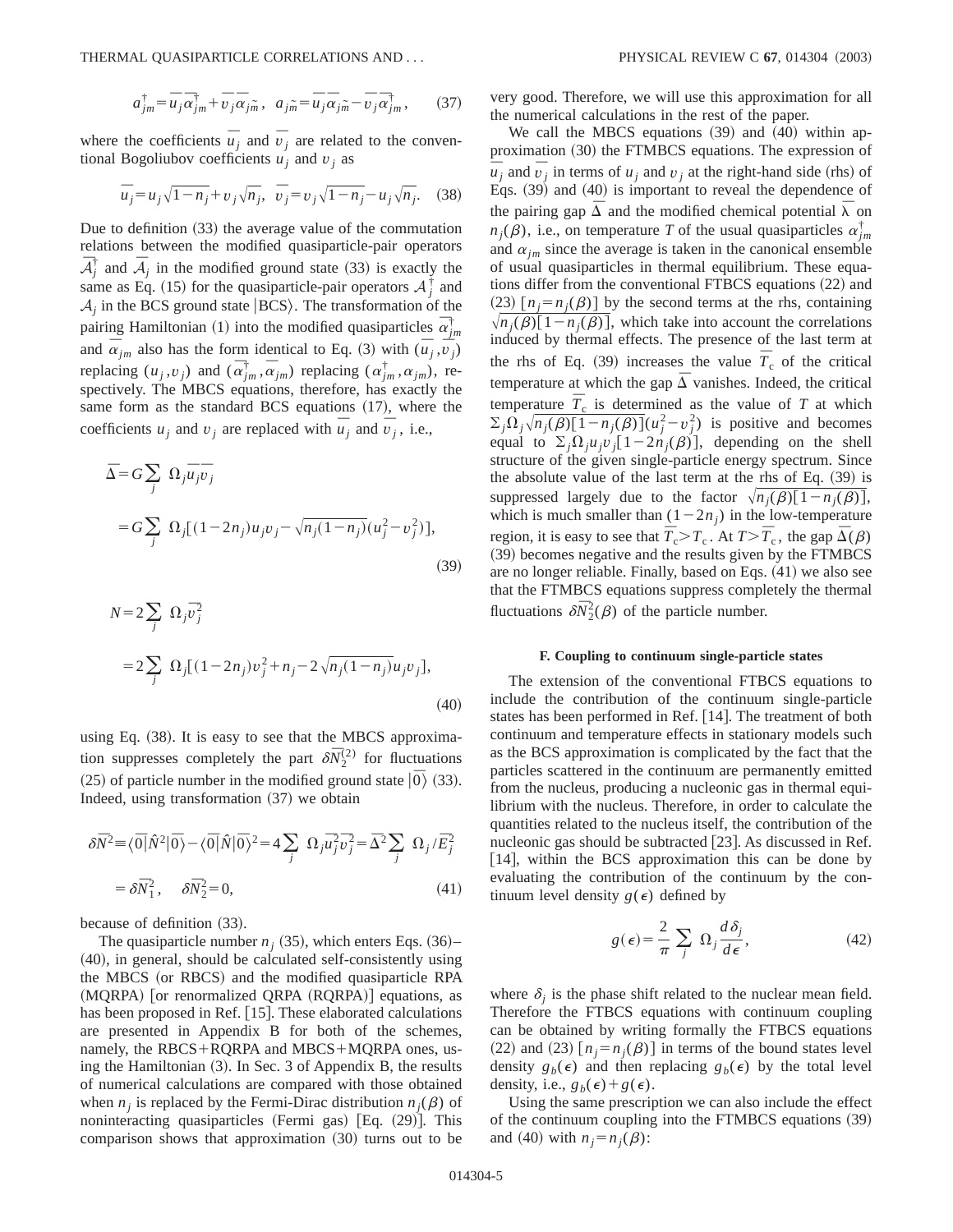$$
\tilde{\Delta} = G \Bigg\{ \sum_{j} \Omega_{j} [(1 - 2n_{j})u_{j}v_{j} - \sqrt{n_{j}(1 - n_{j})}(u_{j}^{2} - v_{j}^{2})] + \frac{1}{2} \int g(\epsilon) \{ [1 - 2n(\epsilon)]u(\epsilon)v(\epsilon) - \sqrt{n(\epsilon)[1 - n(\epsilon)]} \times [u^{2}(\epsilon) - v^{2}(\epsilon)]\} d\epsilon \Bigg\},
$$
\n(43)

$$
N = 2 \sum_{j} \Omega_{j} [(1 - 2n_{j})v_{j}^{2} + n_{j} - 2\sqrt{n_{j}(1 - n_{j})}u_{j}v_{j}]
$$
  
+ 
$$
\int g(\epsilon) \{ [1 - 2n(\epsilon)]v^{2}(\epsilon) + n(\epsilon)
$$
  
- 
$$
2\sqrt{n(\epsilon)}[1 - n(\epsilon)]u(\epsilon)v(\epsilon) \}d\epsilon,
$$
 (44)

where  $n(\epsilon)$  is obtained from  $n_i(\beta)$  replacing the discrete single-particle energy  $\epsilon_i$  with the integration parameter  $\epsilon$ . In a similar way we can now introduce the continuum contribution to the total energy  $\mathcal E$  of the system, calculated within the FTMBCS approximation,

$$
\mathcal{E} = 2 \sum_{j} \Omega_{j} \epsilon_{j} [(1 - 2n_{j})v_{j}^{2} + n_{j} - 2\sqrt{n_{j}(1 - n_{j})}u_{j}v_{j}]
$$
  
+ 
$$
\int g(\epsilon) \epsilon \{ [1 - 2n(\epsilon)]v^{2}(\epsilon) + n(\epsilon)
$$
  
- 
$$
2\sqrt{n(\epsilon)}[1 - n(\epsilon)]u(\epsilon)v(\epsilon)\}d\epsilon - \tilde{\Delta}^{2}/G,
$$
 (45)

where  $\epsilon_i$  are the single-particle energies, supposed here to be temperature independent quantities. This assumption is supported by the Hartree-Fock (HF) calculations at finite temperature, which show that for  $T \le 5$  MeV the variation of the single-particle energies with the temperature is negligible [23,24]. The excitation energy  $E^*$  is defined using Eq.  $(45)$ as

$$
E^* = \mathcal{E}(T) - \mathcal{E}(0). \tag{46}
$$

As has been pointed out in Ref.  $[13]$ , although one starts with a constant pairing interaction, in the resonant-continuum BCS equations the variation of the matrix elements of the interaction in the energy region of a resonance is in fact taken into account through the continuum level density  $g(\epsilon)$ . This effect, related to the width of resonant states, is lost if the continuum is replaced by a set of discrete states, e.g., as selected by a box of finite radius. One should notice also that in the equations above the continuum level density cancels the contribution of the nonresonant continuum, for which the derivative of the phase shift is practically zero. The continuum usually contributes through a few narrow and well separated resonant states  $[13,14]$ . Therefore, one can replace in the equations above the continuum level density with

TABLE I. Neutron single-particle states used in calculations for  $68-84$ Ni isotopes.

| <b>Shell</b> | <b>State</b> | $\epsilon_i$ (MeV) | $\Gamma_i/2$ (MeV) |  |
|--------------|--------------|--------------------|--------------------|--|
|              | $1g_{7/2}$   | 4.229              | 0.171              |  |
| $50 - 82$    | $2f_{7/2}$   | 3.937              | 1.796              |  |
|              | $1h_{11/2}$  | 3.334              | 0.014              |  |
|              | $2d_{3/2}$   | 1.338              | 0.489              |  |
|              | $3s_{1/2}$   | $-0.284$           |                    |  |
|              | $2d_{5/2}$   | $-0.80$            |                    |  |
| $28 - 50$    | $1g_{9/2}$   | $-4.398$           |                    |  |
|              | $1f_{5/2}$   | $-5.623$           |                    |  |
|              | $2p_{1/2}$   | $-5.649$           |                    |  |
|              | $2p_{3/2}$   | $-7.836$           |                    |  |

$$
g(\epsilon) = \frac{1}{\pi} \sum_{j} (2j+1) \frac{\frac{1}{2}\Gamma_j}{(\epsilon - \epsilon_j)^2 + \left(\frac{1}{2}\Gamma_j\right)^2},
$$
 (47)

where  $\epsilon_i$  and  $\Gamma_i$  are the energy and the width of the resonance state with angular momentum *j*, respectively. One notices that in the limit of zero widths, the rhs of Eq.  $(47)$ becomes a sum of  $\delta$  functions, recovering the level density of the bound spectrum. The numerical calculations discussed in the following section are obtained with the integration in Eqs.  $(43)$ – $(45)$  carried out within the region near the singleparticle resonances, which is defined as  $|\epsilon-\epsilon_i| \leq 2\Gamma_i$ .

### **III. NUMERICAL RESULTS**

In order to illustrate how the continuum and the thermal quasiparticle correlations affect the properties of open-shell nuclei far from  $\beta$ -stability line, we solved the FTMBCS equations plus continuum coupling  $(43)$  and  $(44)$ , discussed in the preceding section, for neutron-rich Ni isotopes. We analyze how the pairing correlations are changing when a few neutrons are subtracted or added to the doubly closedshell nucleus 78Ni, which is the heaviest Ni isotopes produced at present. Since all the calculations are performed at finite temperature, we drop the prefix "FT" when addressing to the FTBCS and FTMBCS equations hereafter.

The neutron single-particle states used in the present calculations are shown in Table I. They were calculated using a Woods-Saxon potential with the depth  $V_0$ =40 MeV, radius  $R_0$ =1.27 fm, and surface thickness  $a$ =0.67 fm. For the spin-orbit interaction we use a Woods-Saxon potential with the same values for the radius  $R_0$  and surface thickness  $a$ , but the depth is changed to the value  $V_{\text{so}}=21.43 \text{ MeV}$ . These parameters are chosen so that the obtained single-particle spectrum for $78$ Ni is similar to that given by the Skyrme-HF calculations  $[13]$ . The calculations used the single-particle energies  $\epsilon_j' = \epsilon_j$  in Eqs. (17), neglecting the self-energy correction  $-Gv_j^2$ , as its effect on the gap at  $T\neq 0$  turns out to be negligible  $[15]$ . As seen in Table I, the structure of the standard major shell 50–82 is drastically changed close to the drip line. Thus from all five states which typically form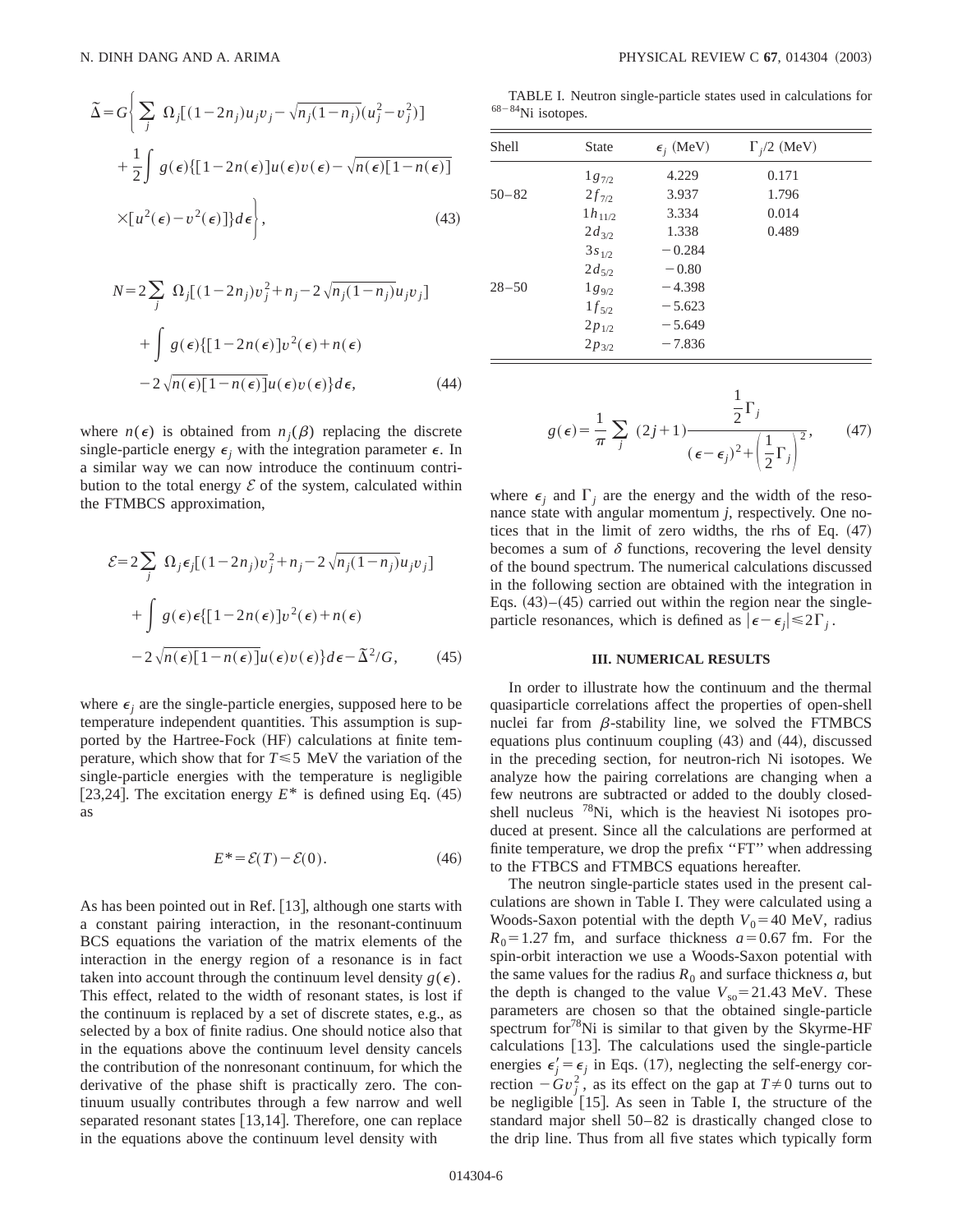

FIG. 1. Pairing gaps for Ni isotopes calculated at zero temperature within the quasibound BCS (open circles) and resonantcontinuum BCS (full squares). The dashed and solid lines are drawn to guide the eyes.

this major shell, only two states,  $2d_{5/2}$  and  $3s_{1/2}$ , are bound, while the rest of the three states,  $2d_{3/2}$ ,  $1h_{11/2}$ , and  $1g_{7/2}$ , are resonant states. Moreover, we can see that the state  $2f_{7/2}$ , which usually belongs to the next major shell, appears now as a resonant state with energy below the state  $1g_{7/2}$ . The widths of these resonant states are shown in the fourth column of Table I. Their effects on the pairing correlations, both in resonant-continuum BCS and MBCS equations, appear through the continuum level density. In order to see these effects we perform also a calculation, in which the resonant states are treated as quasibound states, i.e., replacing in the BCS equations the continuum level density with the Dirac  $\delta$ function. These calculations will be quoted below as quasibound BCS and quasibound MBCS. The pairing matrix elements are considered equal with the constant *G* in all the calculations. We chose for *G* the value 0.214 MeV. This value gives within the quasibound BCS a pairing gap of 1.3 MeV for <sup>84</sup>Ni at  $T=0$ , as in Ref. [14]. The pairing gaps at  $T=0$  obtained for the sequence of Ni isotopes under consideration are plotted in Fig. 1. As can be seen in this figure, the gaps are reduced by including the effect of the widths of resonant states in the BCS equations, in agreement with the previous findings  $[14]$ . The same reduction of the gap due to the finite widths of the resonant states is observed at finite temperature, as shown in Fig. 2. As expected, this effect is enhanced in the vicinity of the drip line, but for all the isotopes shown in Fig. 2, the curves  $\Delta(T)$  obtained within the resonant-continuum BCS and quasibound BCS are almost parallel to each other. Moreover, although the critical temperature is significantly diminished due to the finite widths of the resonant states, the ratio  $T_c/\Delta(0)$  remains close to 0.57 in both calculations.

The situation changes when together with the continuum coupling we introduce the effect of the thermal quasiparticle correlations. From Fig. 2 one can see that, as compared with the quasibound BCS, the quasibound-modified BCS predicts a slower decrease of pairing gap with increasing temperature, as has been noticed previously in the calculations using a bound spectrum within the MBCS approximation  $[15]$ . The sharp superfluid-normal phase transition occurs at a much higher temperature  $\overline{T}_c \gg T_c$ . However, as the thermal quasiparticle correlations decrease with increasing the particle number, the slopes of two curves are getting closer. For  $84\text{Ni}$ , in the temperature range 0.5 MeV  $\leq T \leq 0.6$  MeV, the gap obtained within the quasibound-MBCS drops even faster than that given by the quasibound BCS.

Taking the widths of the resonant states into account, the MBCS predicts a slower decrease of the gap than that given by the quasibound MBCS as the temperature increases. This is due to the fact that, with the increasing temperature, the Pauli blocking becomes less effective due to the spreading of the resonant states. The gap obtained within the resonantcontinuum MBCS remains finite as a long tail extended to *T*>2 MeV. In general, we found that by introducing the width of the resonances into the MBCS equations the sharp superfluid-normal phase transition is washed out for all the isotopes under consideration. As seen in Fig. 2, for the isotopes close to the drip line,  $82,84$ Ni, the gap remains finite at high temperatures, far beyond the critical temperature predicted by the quasibound-MBCS calculations. At such high temperatures the Fermi distribution becomes smooth and covers more and more levels in the valence shell 50–82 as well as in the major shell 28–50 so that the latter starts to contribute significantly to the pairing correlations. This can be seen in Fig.  $3(a)$ , which displays the pairing gap calculated after removing one, two, three, and all four levels from the major shell 28–50, starting from the lowest level. The constant *G* is changed so that the gap remains the same for all the calculations at zero temperature. The results show that the coupling to a smaller number of bound states in the shell 28–50 decreases the critical temperature of the superfluidnormal phase transition back to a value close to that obtained within the quasibound BCS.

The contribution of the major shell 28–50 to the pairing correlations increases with the temperature, and therefore the actual value of the gap can also increase at high temperatures, if the Pauli blocking is not very strong. This effect can be seen in Fig. 3(b), where the gap in  $84Ni$  increases from 0.06 MeV at  $T=1.5$  MeV to a value of 0.2 MeV at  $T$  $=6$  MeV. As shown also in Fig. 3(b), this effect can be made more evident by artificially reducing the energy of the lowest resonant state  $2d_{3/2}$ . This numerical test shows that the effect of gap increase at high temperature may be stronger for those drip line nuclei which have a resonant state close to the continuum threshold.

The MBCS equations  $(39)$  and  $(43)$  also suggest that, in principle, thermal effects may induce pairing correlations even for doubly closed-shell nucleus at finite temperature. In fact, for  $78$ Ni, we found that, within the resonant-continuum MBCS, the gap becomes nonzero at  $T\neq 0$ , increases with increasing T to reach its maximal value equal to around 0.07 MeV at  $T=0.68$  MeV, then decreases again to vanish at  $T$  $=1.2$  MeV. However, a maximal value of 0.07 MeV of the pairing gap cannot be considered to be physically significant.

Shown in Fig. 4 is the temperature dependence of the excitation energy *E*\*. The slope of the excitation energy is slightly smaller within the quasibound BCS, where the effect of the width of resonant states is neglected, as has been discussed previously in Ref. [14]. Within the resonantcontinuum MBCS, the persistence of the pairing gap at high temperature significantly reduces the excitation energy. Al-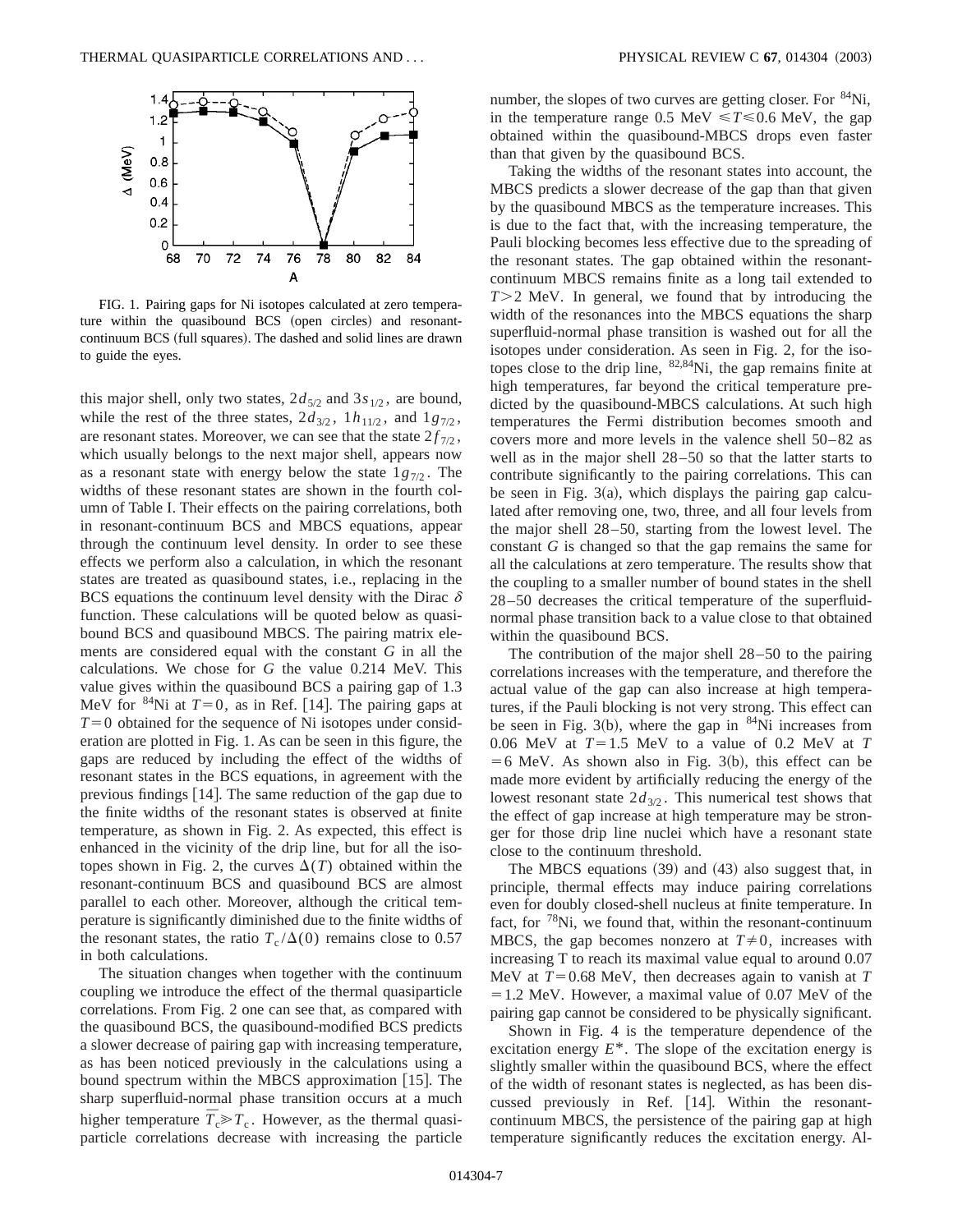

FIG. 2. Pairing gaps for Ni isotopes as a function of temperature. The dashed, dotted, dash-dotted, and solid lines represent the solutions of the quasibound BCS, resonant-continuum BCS, quasibound MBCS, and resonant-continuum MBCS, respectively.

though the difference between different approximations under consideration in the excitation energy is reduced upon increasing the mass number *A*, there remains a clear effect of coupling to the continuum in at high temperature for all isotopes under consideration.

The temperature dependences of the particle-number fluctuations  $\sqrt{\delta N_i^2}$  (*i*=1,2) within the BCS and the resonantcontinuum MBCS approximations for  $70,76,84$ Ni are displayed in Fig. 5. The quantal fluctuations of particle number (*i*  $=$ 1) decrease and vanish at  $T = T_c$  while the thermal fluctuations of particle number  $(i=2)$  increase with increasing *T* within the standard BCS approximation, as has been discussed in Secs. II D, II E, and Ref. [17]. Meanwhile, within the MBCS approximation, only  $\sqrt{\delta N_1^2}$  survives, which decreases with increasing *T*. In nuclei close to the drip line, the particle-number fluctuations are more suppressed within the MBCS approximation especially at high temperature.

A particular interest in the study of unstable nuclei is the identification of the location of the two-neutron drip line. One of the quantities that provide the relevant information of the two-neutron drip line is the two-neutron separation energy  $S_{2n}$ , defined as the difference between the energy for the  $(N-2)$ - and *N*-neutron systems with the same proton number, i.e.,  $S_{2n} = \mathcal{E}(N-2,Z) - \mathcal{E}(N,Z)$  [25]. A nucleus with *N* neutrons is unstable against the emission of a neutron pair if  $S_{2n}$  becomes negative. The nucleus is then beyond the two-neutron drip line. Using this quantity, it has been found by the recent continuum Hartree-Fock-Bogoliubov (HFB)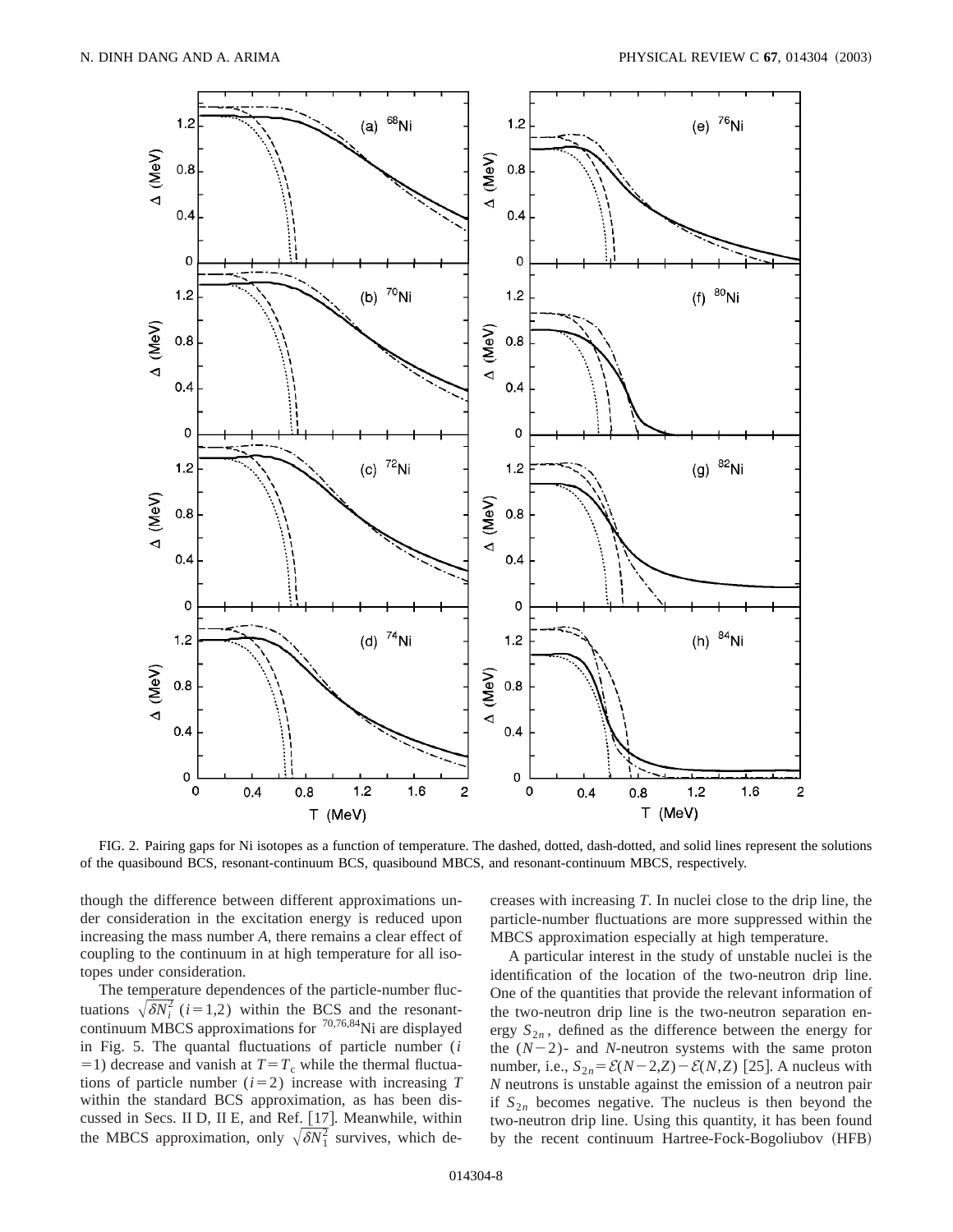

FIG. 3. Pairing gap for <sup>84</sup>Ni obtained within the resonant-continuum MBCS as a function of temperature. The thick solid line is the same as in Figs. 2(h). In (a), the thin, dashed, dotted, and dash-dotted lines are results obtained after removing one, two, three, and all four levels from the major shell 28-50, respectively, starting from the lowest level. The thin solid lines in (b) represent the results obtained using the single-particle spectrum from Table I, in which the energy of the lowest resonant state is reduced to 1, 0.9, 0.8, 0.6, 0.4, and 0.2 MeV, as indicated on the curves, respectively.

calculations in Ref.  $[26]$  that the heaviest bound Ni isotope is  $86$ Ni.

The two-neutron separation energies  $S_{2n}$  calculated within the BCS and MBCS approximations are plotted in Figs.  $6(a)$ and 6(b), respectively, against the mass number *A* for the Ni isotopes under consideration at several temperatures. The coupling to the continuum via the widths of the resonant states are taken into account in both approximations. The results obtained within the quasibound BCS and quasibound MBCS are very similar to those shown in this figure. It is seen that the decrease of  $S_{2n}$  with increasing *A* is smoother within the MBCS approximation than the BCS one, especially with increasing temperature. This is a direct consequence of the smooth temperature dependence of the pairing gap within the MBCS discussed previously. A particular interesting feature revealed by this figure is the reduction of two-neutron separation energy with increasing *T* within the MBCS approximation for the isotopes close to the drip line. Thus, the value of  $S_{2n}$  for <sup>84</sup>Ni drops from around 1 MeV at  $T=0.3$  MeV to almost zero at  $T=0.8\sim1$  MeV [see Fig.  $6(b)$ ]. This does not happen within the BCS approximation [See Fig.  $6(a)$ ]. This observation suggests that thermal quasiparticle correlations, which are taken into account within the MBCS approximation, may cause the drip line to be reached earlier in mass units at finite temperature. In the present example, the two-neutron drip line is reached at <sup>84</sup>Ni, i.e., at two mass units earlier, at  $T=0.8\sim1$  MeV.

### **IV. CONCLUSIONS**

In this paper we have studied how the thermal quasiparticle fluctuations and the continuum coupling affect the pairing correlations in neutron-rich Ni isotopes. The thermal quasiparticle correlations are introduced making use of a secondary canonical Bogoliubov-type transformation, which defines the modified quasiparticle operators. The latter depends on temperature via the usual quasiparticle occupation number, which is approximated by a Fermi-Dirac distribution. In addition, the coupling to the continuum is introduced into the BCS approximation via a few low-lying resonant states taking into account the effect of their widths in terms of the continuum level density. The calculations of the pairing gap and excitation energy have been done for neutron-rich isotopes  $68-84$ Ni. The results show that the combined effect of the thermal quasiparticle correlations and of continuum coupling reduces the pairing gap in the low-temperature region and washes out the sharp superfluid-normal phase transition found in the standard FTBCS and FTHFB calculations, which neglect these effects. We noticed that at high temperatures the smooth decrease of the gap is partially caused by the spreading width of resonant states, which make the Pauli blocking less effective. The fluctuations of particle number are also more suppressed within the resonant-continuum MBCS approximation, especially at high temperature and for nuclei closer to the drip line. The results obtained suggest that it is more reliable to use the proposed approximation rather than the conventional FTBCS (or FTHFB) formalism for the study of superfluid properties of nuclei close to the drip line at finite temperature.

Two interesting features, from our point of view, have been observed within this work. The first feature is that the two-neutron separation energy obtained within the MBCS approximation for 84Ni reaches zero at temperature around  $T=0.8\sim1$  MeV. This suggests that the thermal quasiparticle fluctuations may cause the drip line to be reached earlier in mass units compared to the zero-temperature case. The second feature is a weak increase of the pairing gap with increasing temperature at  $T > 1.5$  MeV for nuclei close to the drip line, and the enhancement of this effect when the energy of the lowest resonant state is artificially pushed close to zero. These observations may serve as a hint to search for stronger effects of this kind in drip line nuclei at finite temperature.

### **ACKNOWLEDGMENTS**

The authors are grateful to Dr. N. Sandulescu for his invaluable assistance in numerical calculations and many fruitful discussions during the preparation of the manuscript. N.D.D. thanks Professor B. Mottelson for invaluable discussions and comments regarding this work.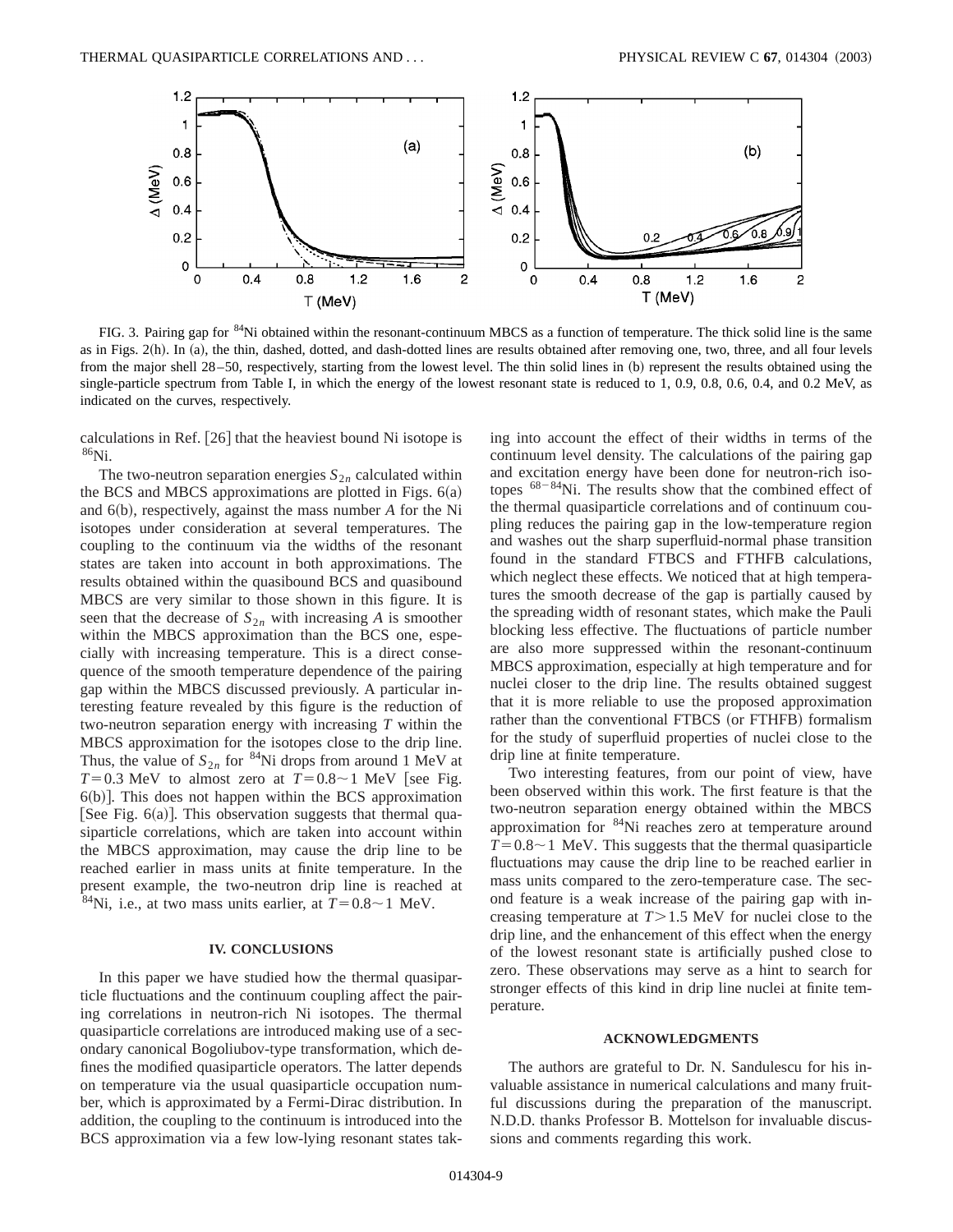

FIG. 4. Excitation energies for Ni isotopes as a function of temperature. The notations are as in Fig. 2.

# **APPENDIX A: OCCUPATION NUMBER FOR INDEPENDENT QUASIPARTICLES**

This appendix summarizes the derivation for the quasiparticle occupation number  $n_i(\beta)$  at finite temperature (29), which was given for the first time in Ref.  $[4]$ .

We consider the Hamiltonian of noninteracting quasiparticles with energies  $E_i$  in the form

$$
H = \sum_{j} E_{j} \alpha_{jm}^{\dagger} \alpha_{jm}, \qquad (A1)
$$

and introduce for them the double-time retarded Green function  $G_j(t-t')$  as [4]

$$
G_j(t-t') = -i \theta(t-t') \langle \{ \alpha_j(t), \alpha_j^{\dagger}(t') \} \rangle, \quad \text{(A2)}
$$

where  $\langle \cdots \rangle$  is the average over the grand canonical ensemble (26) with density operator (28). The sign  $\{ \ldots, \ldots \}$ denotes the fermion commutator (anticommutator). The magnetic quantum number *m* is omitted as the result does not depend on it. The equation of motion for the Green function  $(A2)$  is given following the standard method of double-time Green functions  $[4]$  as

$$
i\frac{dG_j(t-t')}{dt} = \delta(t-t') + E_j G_j(t-t').
$$
 (A3)

Making the Fourier transform

$$
G_j(t-t') = \int_{-\infty}^{\infty} G_j(E) e^{-iE(t-t')} dE,
$$
 (A4)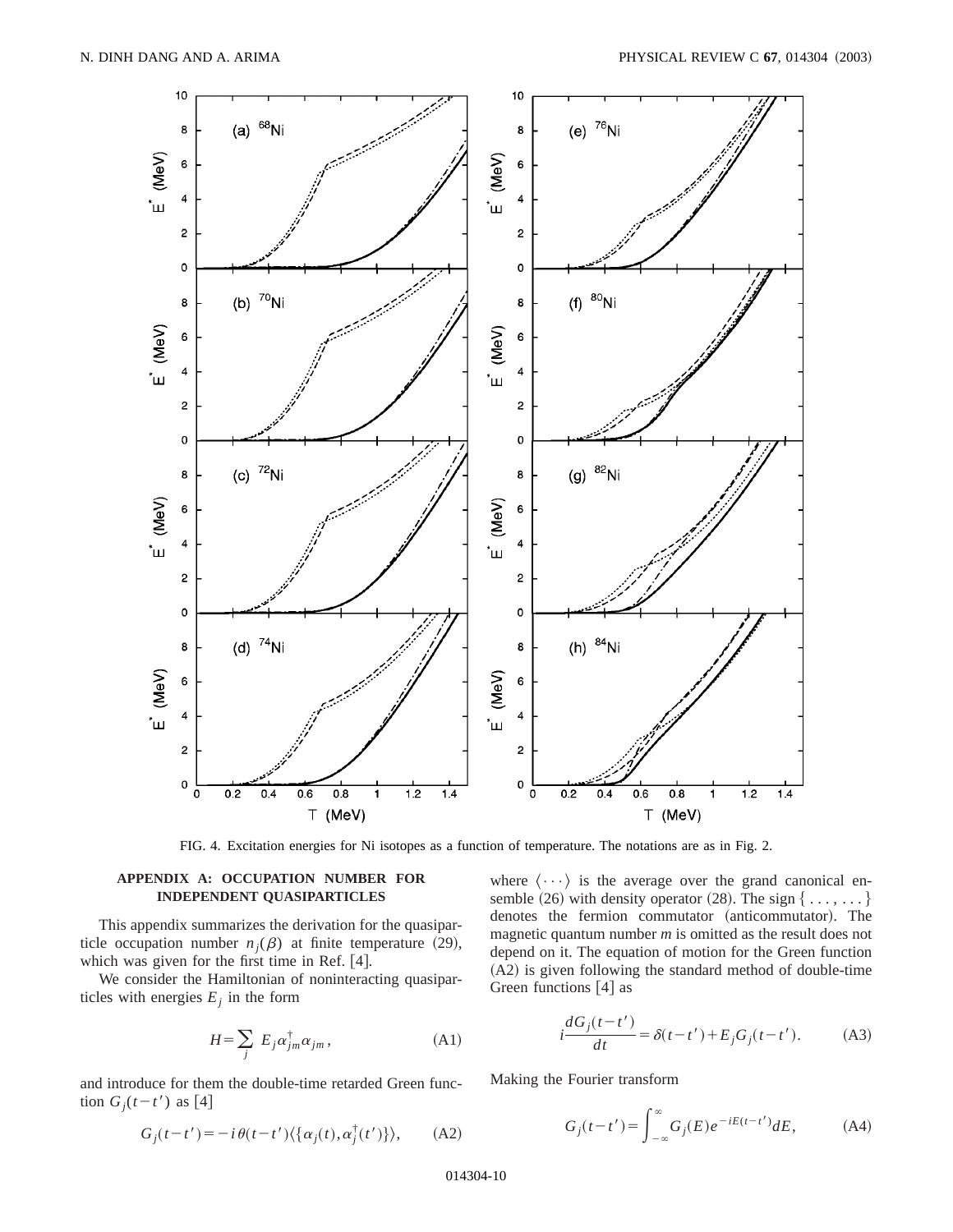

FIG. 5. Particle-number fluctuations  $\sqrt{\delta N_i^2}$  for <sup>70,76,84</sup>Ni as a function of temperature. The dashed and dotted line show  $\sqrt{\delta N_1^2}$ and  $\sqrt{\delta N_2^2}$ , respectively, within the BCS. The solid line stands for  $\sqrt{\delta N_1^2}$  within the resonant-continuum MBCS.

and using the integral representation for  $\delta$  function

$$
\delta(t - t') = \frac{1}{2\pi} \int_{-\infty}^{\infty} e^{-iE(t - t')} dE,
$$
 (A5)

one finds

$$
G_j(E) = \frac{1}{2\pi} \frac{1}{E - E_j}.
$$
 (A6)

Using the spectral representation for the retarded Green func- $~$ tion  $(A2)$ , one obtains

$$
G_j(\omega + i\varepsilon) - G_j(\omega - i\varepsilon) = -i(e^{\beta \omega} + 1)J_j(\omega), \quad (A7)
$$

where  $\omega$  is real,  $\varepsilon \rightarrow 0$  ( $\varepsilon > 0$ ), and  $J_i(\omega)$  is the spectral intensity, which defines the time correlation function for quasiparticles as

$$
\mathcal{F}_j(t-t') = \langle \alpha_j^{\dagger}(t') \alpha_j(t) \rangle = \int_{-\infty}^{\infty} J_j(\omega) e^{-i\omega(t-t')} d\omega.
$$
\n(A8)

Inserting  $J_i(\omega)$  from Eq. (A7) to Eq. (A8) and using the  $\delta$ -function representation

$$
\delta(x) = \frac{1}{2\pi i} \left( \frac{1}{x - i\varepsilon} - \frac{1}{x + i\varepsilon} \right),\tag{A9}
$$

one finds

$$
\langle \alpha_j^{\dagger}(t') \alpha_j(t) \rangle = \frac{e^{-iE_j(t-t')}}{e^{\beta E_j} + 1}.
$$
 (A10)

By setting  $t=t'$  in Eq. (A10), one obtains the Fermi-Dirac distribution for the average quasiparticle number  $n_i(\beta)$  in Eq.  $(29)$ .

### **APPENDIX B: SELF-CONSISTENT CALCULATIONS OF QUASIPARTICLE OCCUPATION NUMBER**

### **1. QRPA, RQRPA, and MQRPA equations**

# *a. The QRPA*

The standard QRPA operators, called phonon operators, have the following form in the present pairing Hamiltonian  $(3):$ 



FIG. 6. Two-neutron separation energies as a function of the mass number *A* for Ni isotopes at temperatures  $T=0.3$  (thick solid line), 0.5 (dashed line), 0.6 (dotted line), 0.8 (dash-dotted line), and 1 MeV (thin solid line). (The lines are drawn just to connect the points at given values of *A* in order to make the trend more visible). The results obtained within the resonant-continuum BCS and resonant-continuum  $MBCS$  are shown in  $(a)$  and  $(b)$ , respectively.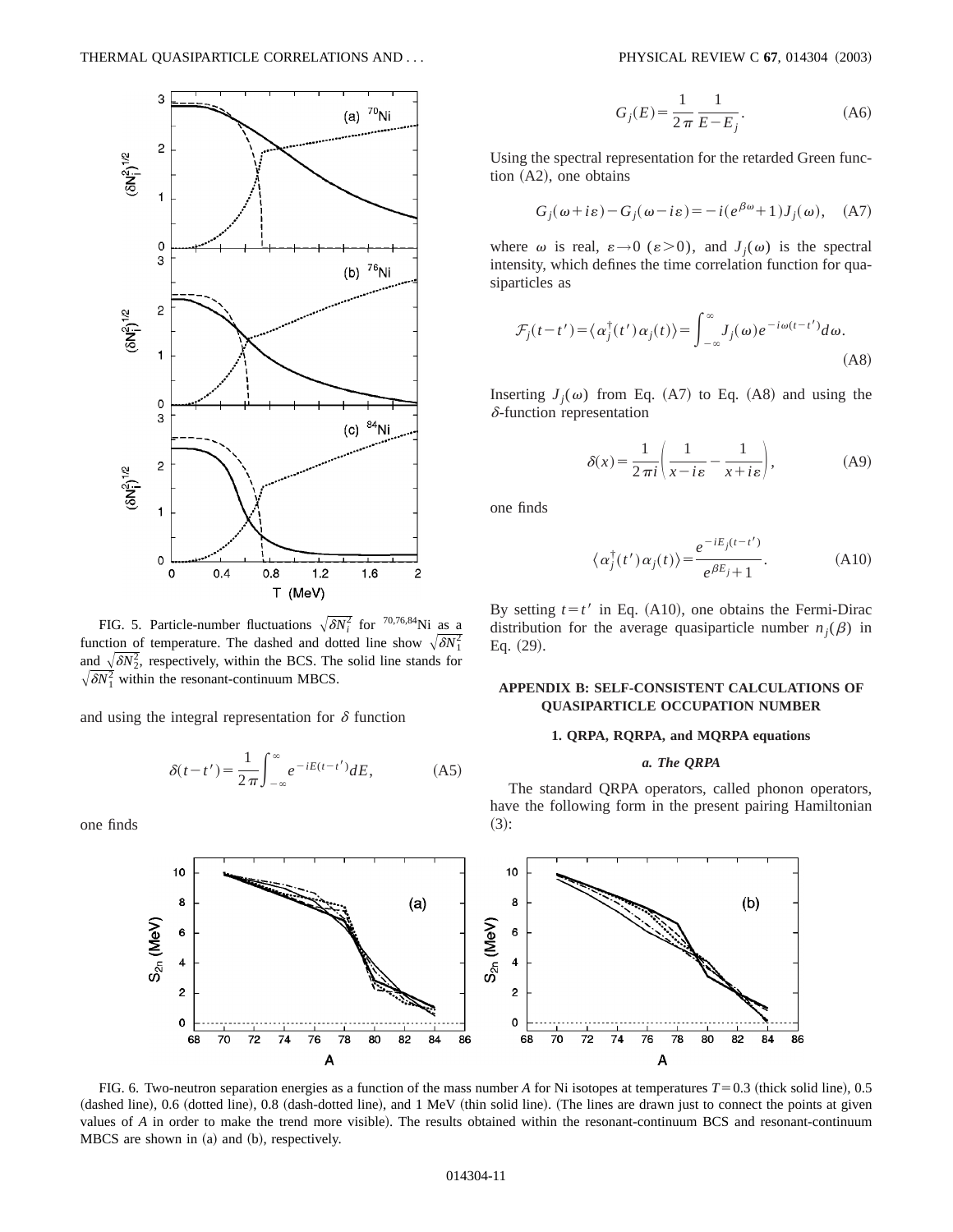where  $A_j^{\dagger}$  and  $A_j$  are defined in Eq. (4). The QRPA ground state  $|QRPA\rangle$  is defined as the vacuum for the phonon operator, i.e.,  $Q_{\nu} | QRPA \rangle = 0 = \langle QRPA | Q_{\nu}^{\dagger} \rangle$ . The  $0^+$  excited state  $|0^+\rangle$  is obtained by acting  $Q_{\nu}^{\dagger}$  on this vacuum, i.e.,  $|0^+\rangle = Q_{\nu}^{\dagger} |QRPA\rangle$ . The excitation energy  $\omega_{\nu}$  of the state  $|0^+\rangle$ , and the amplitudes  $X_j^{(\nu)}$  and  $Y_j^{(\nu)}$  are found, respectively, as the eigenenergy and the components of the eigenvector of the QRPA equation, which is derived from the following equation of motion for the Hamiltonian (3):

$$
\langle \text{QRPA} | [\delta \mathcal{Q}, [H, \mathcal{Q}_{\nu}^{\dagger}]] | \text{QRPA} \rangle
$$
  
=  $\omega_{\nu} \langle \text{QRPA} | [\delta \mathcal{Q}, \mathcal{Q}_{\nu}^{\dagger}]] | \text{QRPA} \rangle.$  (B2)

In the standard way of derivation of the QRPA equations, the BCS equation is solved first. Then the *a* and *b* terms in the Hamiltonian  $(3)$  are replaced with the BCS result, which is  $H_{BCS} = \sum_{i} E_i \mathcal{N}_i$ . Using the exact commutation relations (5) and  $(6)$ , we see that, among the remaining terms of Eq.  $(3)$ , which do not contribute in the BCS, the *d*, *h*, and *q* terms start to contribute within the QRPA. The *c* term and *g* term do not contribute since, in the commutation with the phonon operators  $(B1)$ , the former gives a number, while the latter leads to the terms  $\sim A_j^{\dagger} A_j^{\dagger}$ ,  $\sim A_j^{\dagger} A_{j'}$ , and  $\mathcal{N}_j(1)$  $-\mathcal{N}_{j'}(\Omega_{j'})$ , which are left out by linearizing the equation of motion according to Eq. (B2). Moreover, in order to obtain a set of QRPA equations, linear with respect to the  $X_j^{(\nu)}$  and  $Y_j^{(\nu)}$  amplitudes, another approximation called the quasiboson approximation is made, which implies that the following approximate commutation relation holds,

$$
[\mathcal{A}_j, \mathcal{A}_{j'}^{\dagger}] = \delta_{jj'} \tag{B3}
$$

instead of Eq.  $(5)$ . The definition of phonon operators  $(B1)$ and the quasiboson approximation  $(B3)$  lead to the wellknown normalization of the QRPA  $X_j^{(\nu)}$  and  $Y_j^{(\nu)}$  amplitudes,

$$
\sum_{j} [X_j^{(\nu)} X_j^{(\nu')} - Y_j^{(\nu)} Y_j^{(\nu')}] = \delta_{\nu\nu'}, \tag{B4}
$$

so that the phonon operators are bosons, i.e.,

$$
[Q_{\nu}, Q_{\nu'}^{\dagger}] = \delta_{\nu\nu'}.
$$
 (B5)

The quasiboson approximation (B3) shows that the quasiparticle-pair operators  $A_j^{\dagger}$  and  $A_j$  behave like boson operators when interacting with each other. The effect of the Pauli principle represented by the last term at the rhs of Eq.  $(5)$  is just ignored. The set of QRPA equations obtained in this way is written in the matrix form as

$$
\begin{pmatrix} A & B \\ -B & -A \end{pmatrix} \begin{pmatrix} X \\ Y \end{pmatrix} = \omega \begin{pmatrix} X \\ Y \end{pmatrix}, \tag{B6}
$$

where the explicit form of the matrices *A* and *B* is given as

$$
A_{jj'} = 2(E_j + 2q_{jj}) \delta_{jj'} + d_{jj'}, \quad B_{jj'} = 2\left(1 - \frac{1}{\Omega_j} \delta_{jj'}\right) h_{jj'}.
$$
\n(B7)

#### *b. The RQRPA*

The collapse of the BCS approximation and QRPA has the same origin of neglecting the Pauli principle between quasiparticle pairs operators in the BCS approximation  $[Eq. (15)]$ and the quasiboson approximation  $(B3)$ . The Lipkin-Nogami method  $[27]$  approximately corrects this inconsistency within the BCS approximation. For the QRPA this is done by the RQRPA.

The essence of the RQRPA is to replace the quasiboson approximation in the form of Eq.  $(B3)$  with the average value of the commutator

$$
\langle \text{RQRPA} | [\mathcal{A}_j, \mathcal{A}_j^{\dagger}] | \text{RQRPA} \rangle = D_j \delta_{jj'}, \quad D_j = 1 - 2n_j^0,
$$
\n(B8)

in a new ground state  $|RQRPA\rangle$ , where the correlations beyond the QRPA due to the fermion structure of the quasiparticle pairs  $A_j^{\dagger}$  and  $A_j$  are taken into account, namely,

$$
n_j^0 = \frac{1}{2\Omega_j} \langle \text{RQRPA} | \mathcal{N}_j | \text{RQRPA} \rangle \neq 0. \tag{B9}
$$

The phonon operators are renormalized as

$$
\mathcal{Q}_{\nu} = \sum_{j} \frac{1}{\sqrt{D_{j}}} (\mathcal{X}_{j}^{(\nu)} \mathcal{A}_{j}^{\dagger} - \mathcal{Y}_{j}^{(\nu)} \mathcal{A}_{j}), \quad \mathcal{Q}_{\nu} = (\mathcal{Q}_{\nu}^{\dagger})^{\dagger},
$$
\n(B10)

so that the condition for phonons to be bosons within the correlated ground state  $|RQRPA\rangle$ 

$$
\langle \text{RQRPA} | [\mathcal{Q}_{\nu}, \mathcal{Q}_{\nu'}^{\dagger}] | \text{RQRPA} \rangle = \delta_{\nu\nu'} \qquad (B11)
$$

leads to the same normalization condition for the amplitudes  $\mathcal{X}_j^{(v)}$  and  $\mathcal{Y}_j^{(v)}$  as that of the QRPA, i.e.,  $\Sigma_j(\mathcal{X}_j^{(v)}\mathcal{X}_j^{(v')}$  $-\mathcal{Y}_j^{(\nu)}\mathcal{Y}_j^{(\nu')}$ ) =  $\delta_{\nu\nu'}$ . The factor  $D_j$  is calculated according to the approximation in Refs.  $[15,19]$  as

$$
D_j = \frac{1}{1 + (\mathcal{Y}_j^{(\nu)})^2 / \Omega_j}.
$$
 (B12)

The RQRPA matrices  $A_{jj'}$  and  $B_{jj'}$  are given as

$$
A_{jj'} = 2(E_j + 2q_{jj}) \delta_{jj'} + 4 \sum_{j''} \Omega_{j''} q_{j'j''} (1 - D_{j''}) + D_j d_{jj'},
$$
\n(B13)

$$
B_{jj'} = 2\left(D_j - \frac{1}{\Omega_j} \delta_{jj'}\right) h_{jj'}.
$$
 (B14)

### *c. The MQRPA*

The modified RPA (MRPA) has been proposed in Ref. [15]. Its quasiparticle representation is called the modified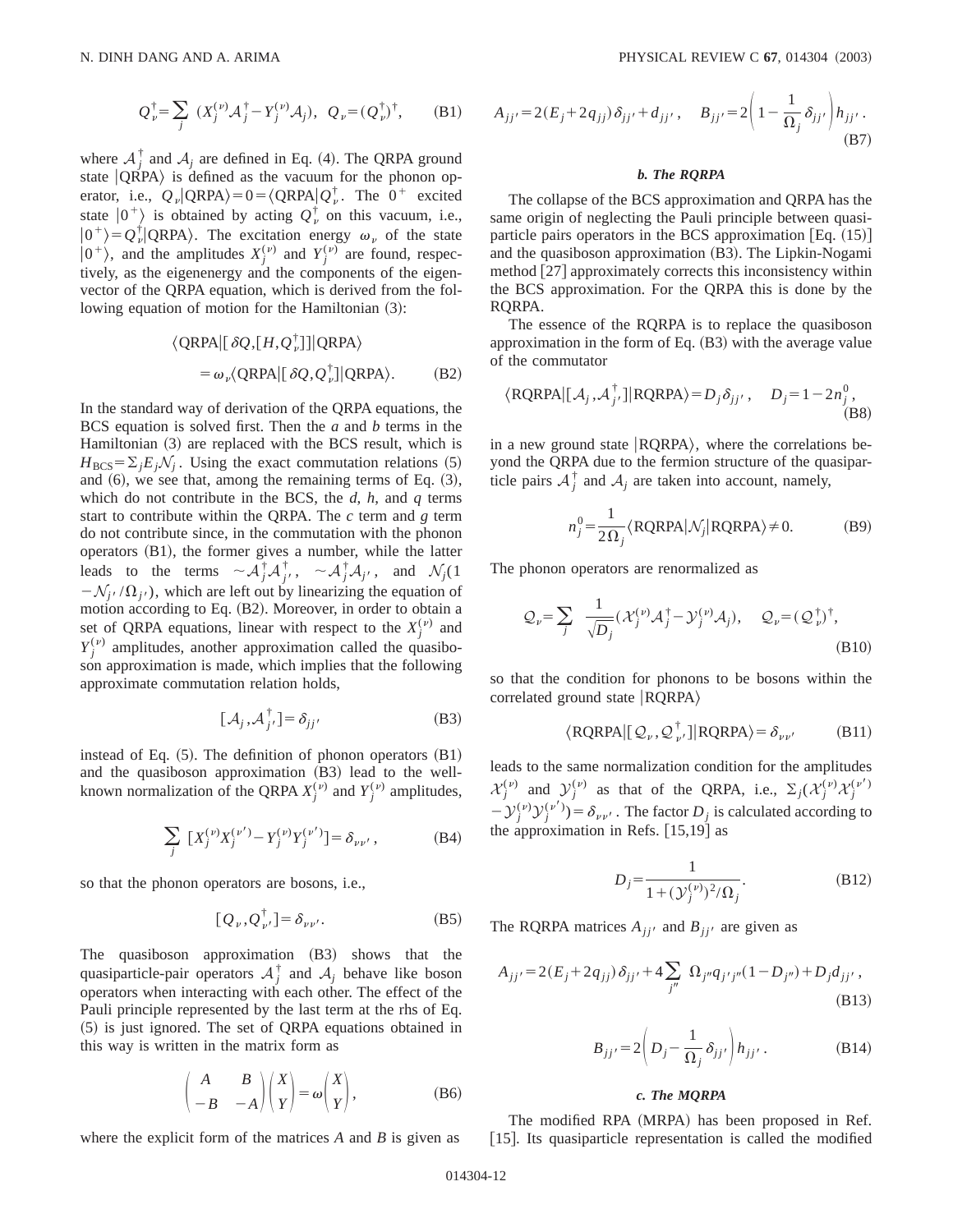QRPA (MQRPA). The MQRPA equations have the same form as that of the QRPA ones given in Eqs.  $(B6)$  and  $(B7)$ , but with coefficients  $u_j$  and  $v_j$  replaced with  $\overline{u}_j$  and  $\overline{v}_j$  [Eq. (38)], where  $n_j = n_j^0$  (B9) [15]. The quasiparticle occupation number  $n_j^0$  (B9) is found by solving self-consistently the set of  $RBCS+RQRPA$  or  $MBCS+MQRPA$  equations.

#### **2. Quasiparticle occupation number at finite temperature**

At  $T=0$  coefficients  $\overline{u}_j$  and  $\overline{v}_j$  take the form

$$
\overline{u}_j^0 = u_j \sqrt{1 - n_j^0} + v_j \sqrt{n_j^0}, \quad \overline{v}_j^0 = v_j \sqrt{1 - n_j^0} - u_j \sqrt{n_j^0},
$$
\n(B15)

where  $n_j^0$  is defined in the preceding section. The physics of this transformation is that the Bogoliubov coefficients  $u_i$  and  $v_i$  are renormalized due to the quantal fluctuations of particle number resulting in a nonzero value of  $n_j^0$ . It is well-known that the Lipkin-Nogami method  $[27]$  is an alternative approximation to take into account such kind of renormalization. If  $n_j^0$  is zero or negligible, the standard Bogoliubov coefficients  $u_j$  and  $v_j$  are recovered from Eq. (B15) and  $transformation (37)$  becomes the usual Bogoliubov transformation  $(2)$ . The results of Ref. [17] have shown that the quantal fluctuations of particle number due to nonzero  $n_j^0$ decreases with increasing *T*, while the thermal fluctuations of particle number due to the thermal distribution of quasiparticles according to the Fermi-Dirac distribution increases with increasing *T*. It is also well-known that at  $T > 2$  MeV the quasiparticles in the system described by the pairing Hamiltonian (3) behave like a pure Fermi gas. Assuming that the correction  $n_j^0$  of the BCS approximation is small, we can approximate Eq.  $(38)$  by the following expressions:

$$
\overline{u}_j \approx u_j^0 \sqrt{1 - n_j(\beta)} + v_j^0 \sqrt{n_j(\beta)},
$$
  
\n
$$
\overline{v}_j \approx v_j^0 \sqrt{1 - n_j(\beta)} - u_j^0 \sqrt{n_j(\beta)},
$$
 (B16)

where  $n_j(\beta)$  is given by the Fermi-Dirac distribution (29). With this ansatz  $\overline{u}_j$  and  $\overline{v}_j$  become  $\overline{u}_j^0$  and  $\overline{v}_j^0$  at zero temperature since  $n_j(\beta)=0$  at  $T=0$ . Inserting Eqs. (B15) into the rhs of Eq.  $(B16)$ , we find that Eq.  $(38)$  is recovered if

$$
n_j = n_j^0 + n_j(\beta),\tag{B17}
$$

provided  $n_j^0$  is sufficiently small. The results of numerical calculations discussed below are obtained by solving the self-consistent set of RBCS  $+$  RQRPA equations and the one of MBCS  $+$  MQRPA equations, in which the quasiparticle occupation number  $n_j$  is approximated by Eq.  $(B17)$ . Since  $n_j^0$  in the calculations is found from Eq. (B8), which is in turn determined by the RQRPA amplitude  $y_j^{(v)}$  (B12), the self-consistent solution can numerically verify the assumption of the smallness of  $n_j^0$ .



FIG. 7. Quasiparticle occupation numbers  $n_i$  corresponding to the levels in Table I for <sup>74</sup>Ni. The solid lines denote the  $n_j = n_j^0$  $+n_i(\beta)$ , while the dotted lines stand for only  $n_i(\beta)$ . Results obtained within the RBCS+RQRPA scheme are displayed in  $(a)$ , while those obtained within the MBCS+MQRPA scheme are shown in  $(b)$ .

### **3. Results of numerical calculations**

Shown in Fig. 7 are quasiparticle occupation numbers *n*<sub>i</sub>  $(B17)$  (solid lines) and  $n_i(\beta)$  (29) (dotted lines), obtained within the RBCS+RQRPA scheme [Fig.  $7(a)$ ] and MBCS +MQRPA schemes [Fig. 7(b)] for <sup>74</sup>Ni. It is very clear on the figure that the solid and dotted lines practically coincide for all values of temperature *T* up to  $T=2$  MeV. This feature is robust for all other nuclei considered in this paper. This means that  $n_j^0$  is indeed negligible, and, therefore, approximation (30), which replaces  $n_i$  at  $T \neq 0$  with the Fermi-Dirac distribution  $n_j(\beta)$  of noninteracting quasiparticles, is indeed a very good approximation. This justifies all the calculations in the present paper, where  $n_i(\beta)$  in Eq. (29) has been used instead of  $n_i$ .

It is worth mentioning that this work is restricted only to the pairing Hamiltonian  $(1)$  with monopole pairing interaction leading to the Cooper pairs. A more realistic model Hamiltonian, of course, contains also residual interaction of other multipolarities. Taking all the multipolarities into account, which is beyond the framework of the pairing problem considered here, enlarge the difference between *nj* and  $n_j(\beta)$ . The self-consistent calculation including all multipolarities, e.g., up to  $L=5$ , is in fact a formidable task. Hence this could serve as an exciting challenge for future study.